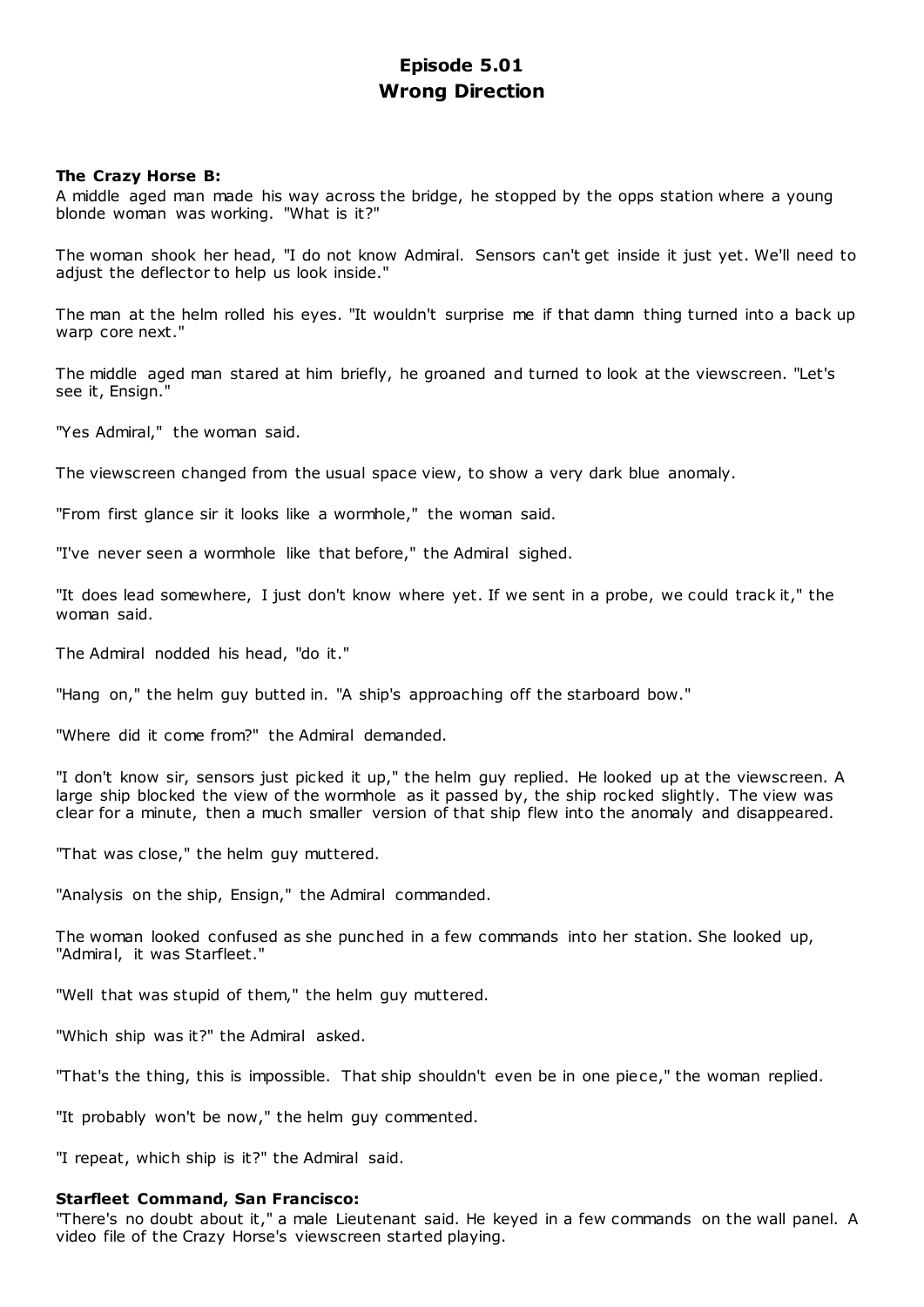Admiral Picard and Paris both leaned forward on the desk they were sitting at.

"I'd recognise that ship anywhere," Picard said.

The Lieutenant nodded, "yes sir, that's the Enterprise."

"But how can this be? That ship was lost in battle in the war," Paris questioned. "It could easily be another Sovereign class ship."

"It wasn't sir, no Sovereign classes were reported to be anywhere near the Crazy Horse," the Lieutenant replied.

Picard wrinkled his forehead up, "hmm. Nobody witnessed the explosion and we never did find any debris."

"If that is the Enterprise, why have we just seen it now? It's been fifteen months since its demise," Paris said.

"The theory going around the Crazy Horse is that it's an alternate universe Enterprise," the Lieutenant said.

"That's a possibility," Picard muttered.

"Yes, the Enterprise reappears at the same time as a mysterious anomaly does," Paris said. "Has the Crazy Horse determined what the anomaly is yet?"

"Not exactly yet sir. They believe it's a wormhole, but it doesn't match any previous wormholes we have seen before," the Lieutenant replied. "The Enterprise did fly inside it, the Crazy Horse is still tracking its journey through it."

"I don't understand it, this footage was taken hours ago. How long will it take to get through this so called wormhole?" Picard said.

Paris nodded, "this is very interesting. Inform the Crazy Horse to continue monitoring. We might be able to find out where it leads."

"And if it doesn't?" Picard questioned.

"Then we should send our own ship inside it," Paris replied.

The door chimed. "Yes," Picard called.

A Security Ensign walked in, "sirs, you won't believe what's just happened."

"Well it looks like today's full of surprises," Paris muttered. "Try me, Ensign."

"A missing shuttlecraft has returned," the Ensign said.

"My god, it didn't crash or get destroyed. It came back in one piece?" Picard stuttered. "Could the shuttle curse be lifted?"

The Ensign looked nervous, "no sir, it was coming back in one piece but then it crashed at the last second." The two Admirals groaned. "It gets worse, the shuttle crash happened at Starfleet Command."

"Oh so that's what that crashing sound was. It's usually the cadets that make all the noise around here," Paris muttered.

"Uh sir, it crashed into your office," the Ensign stuttered.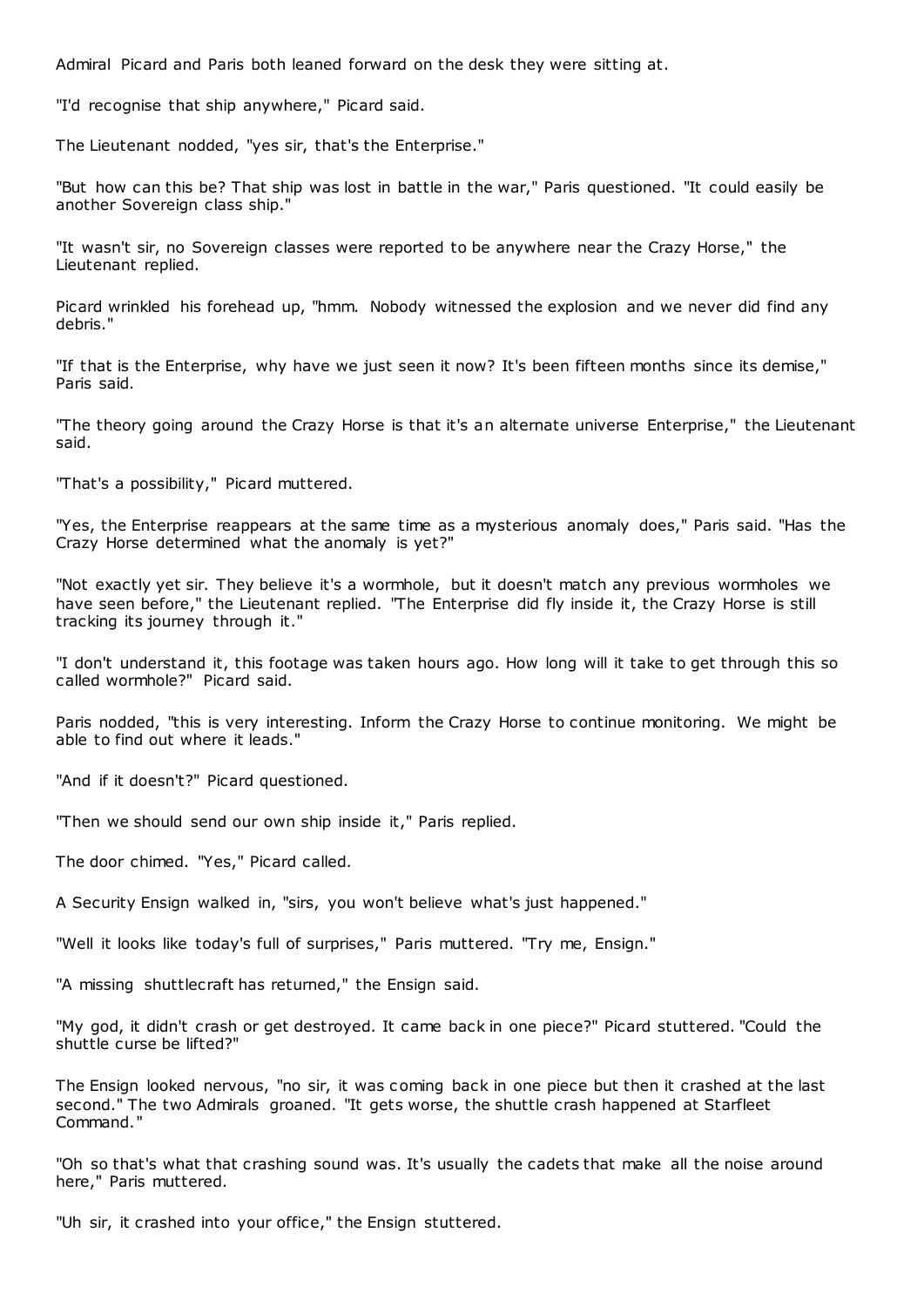Paris' eyes widened, "what? Just my office?"

"Directly into it sir," the Ensign nodded.

Paris growled and stormed out of the room.

"Any casualties?" Picard questioned.

"No, only the pilot was injured. He's ok now, well kinda," the Ensign replied.

"What do you mean by kinda?" Picard asked.

### **One of the brigs:**

"Interesting," Picard muttered. His eyes were focused on the man behind the field, with his back turned. "You put him in the brig."

"Uh, of course sir," a Security guy said nervously.

"Frigging ungrateful Starfleet," the man behind the field muttered.

Picard stepped closer to the force field. "I'm Admiral Jean Luc Picard. State your identity."

The man scoffed, "I'm Jackie the lumber jack, idiot." He turned around, "is this how you treat the saviours of your precious Federation? No wonder most people don't bother."

"Jackie's a girl's name," Picard muttered to himself.

"Well Jean Luc's a wussy name, and I'm not called Jackie. Ever heard of sarcasm, so shut up," the man grumbled.

"I'm going to repeat this only once more, state your identity," Picard said.

The man rolled his eyes, "I'm only the guy who helped you fight against those 8472 guys." The two men stared blankly at him. "Ugh, my name is Damien."

Picard raised an eyebrow, "Thee Damien?"

"Yes of course I'm Thee Damien. I'm absolutely appalled at how you treat celebrities and other important people," the man replied.

Picard glanced back at the Security guy, "I take it you already knew."

"Yes sir, his picture is on file, that's what is so strange," the Security guy said.

Damien's face lit up, "oh you have a picture of me, how sweet." His face quickly stiffened up, "I'm not signing autographs until I'm let out of here and fed."

"This picture was taken before he died and started possessing people. He posed for it when he joined Voyager briefly nine years ago," the Security guy said.

Picard frowned, he turned back to look at Damien. "I heard you lost that body back in 2376."

"I did, it died in a mighty battle with a Softmicron," Damien said.

"It was suffocated by a Victreebell," Picard muttered.

Damien's face turned red, "yes but it was really a Softmicron, imbecile."

"Yes well," Picard muttered. "It should be decomposing now as we speak."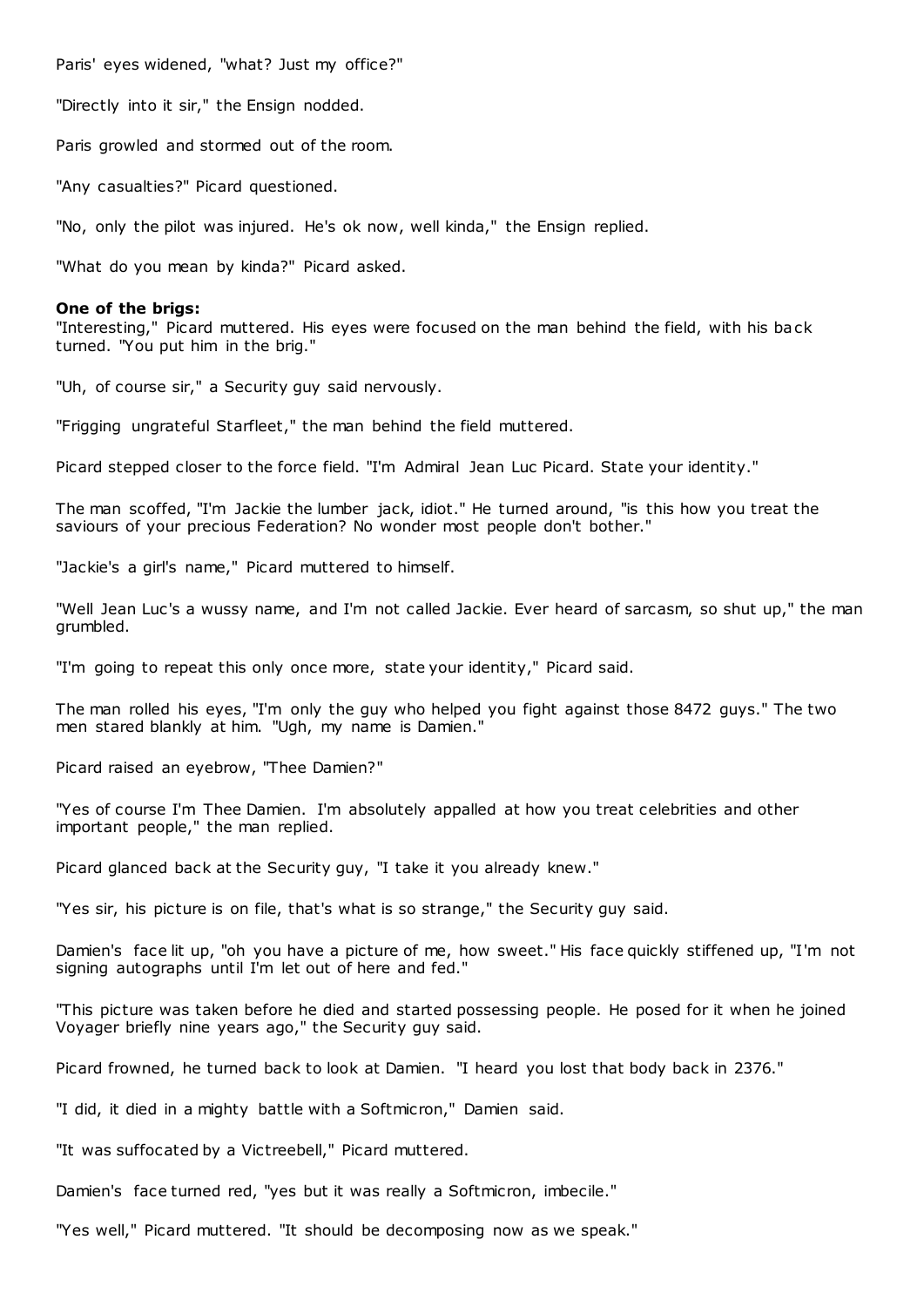"My body was too good to decompose," Damien said, smiling smugly. "Looks like yours already is."

Picard sighed, "how long does it take to get an actual answer from you? I was wondering how you got that body back, it looks pretty much alive."

Damien's smile grew wider, "ah now that's a tale, it all began..."

Picard quickly butted in, "flashback please."

Damien clicked his fingers, "damn, so close. Ok you obviously don't appreciate true story telling skills. I mean you choose that writer over me."

"Hmm, your way would have had big paragraphs and had lots of ego trips. Get on with the flashback," Picard said.

"Ugh like she doesn't do the first one anyway, fine have it your way," Damien rolled his eyes.

# **June 2380:**

A shuttle dropped out of warp. Inside it Damien and Chakotay were arguing.

"It is much easier that way," Damien grumbled.

"How? It's a crew you hated, they didn't respect you as you treat them like slaves, and they annoyed you more for it," Chakotay said.

"No, really?" Damien said, sounding surprised. He shook his head, "nah, I'm a great leader."

Chakotay rolled his eyes. "You're useless."

Damien narrowed his eyes, "and you're, you're an idiot."

"Wow brilliant comeback," Chakotay muttered, glancing at his station. "We're here. No turning back."

Damien looked up at the front window, he smiled evily, "no, are you scared?"

Chakotay just sighed as he looked up too.

The shuttle flew slowly towards a large round object, which had a circular hole in it. A pyramid shaped ship emerged from the hole and flew towards the shuttle.

"We're in transporter range," Damien said. He climbed out of his chair.

*"Hang on, what is Commander Chakotay doing with you?" Picard's voice asked.*

*"Look I didn't want to make this episode file any bigger than it should be, so you'll just have to do with this one scene," Damien's voice grumbled.*

"Computer, lock onto the two lifesigns in our shuttle and onto my commbadge and beam us aboard the Tolg ship," Chakotay ordered.

Damien smiled and put his hands together, "finally, I can be rid of these ugly hosts that don't flatter my evilness."

"It was a while ago but wasn't your original body ugly too?" Chakotay muttered.

"As if," Damien said while rolling his eyes. "Computer energies."

"Um, it's energise," Chakotay said with a smirk.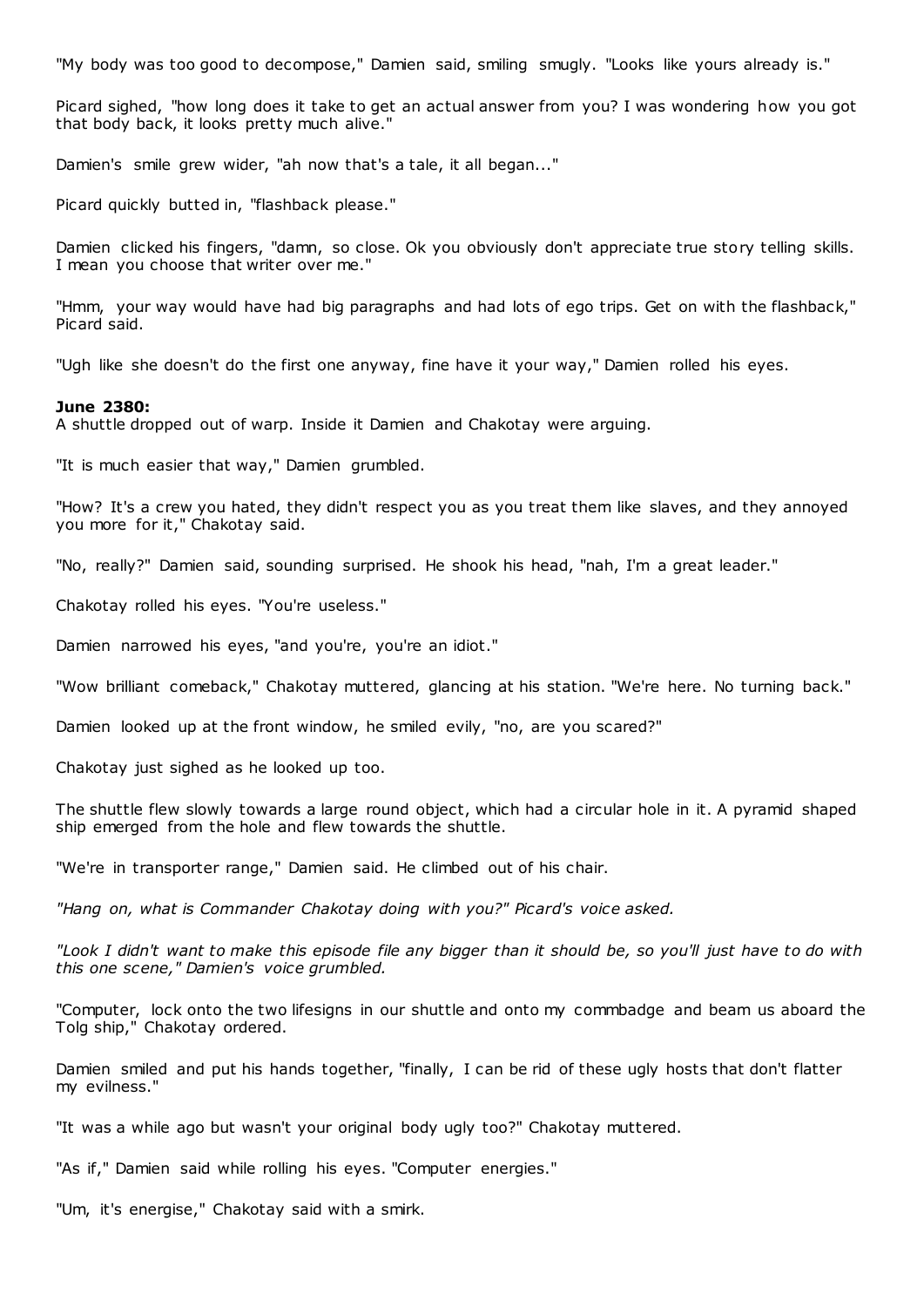"I knew that!" Damien snapped. "Energise."

# **The Tolg Ship:**

Damien and Chakotay rematerialised in a large room, along with one of those torpedo casings. A group of Tolg drones were standing around, waiting to greet them.

"Commander Chakotay, Damien, welcome aboard," the collective's voice echoed around the room.

"Hmm polite," Chakotay muttered.

"Didn't I mention in our message that my name was Damien the Evil Overlord?" Damien questioned.

"Affirmative. However we zombified your body in 2376, and we know you're just messing with us," the collective voice said.

"Damn," Damien muttered, clicking his fingers. "Should have known you could still access my brain, despite it being dead at the time. Now where is me?"

A few of the drones stepped aside, a very familiar looking drone stepped into view.

Damien gasped, "oh what a vision of true evillness. Can I keep the implants and stuff?"

"Is evillness even a word?" Chakotay muttered.

"Negative on both accounts," the collective replied. "We cannot accept the loss of this drone without the agreed replacement."

"Well she's right here. Don't worry, all that coffee must be way gone by now," Damien replied. Chakotay turned to him and smacked him across the back of the head. "Ow, it wasn't an insult you fool!"

"Excellent. We will zombify her into our collective then we will return your body," the collective said.

"The agreement was that I'd get my body back first," Damien said.

Chakotay elbowed him, "it doesn't matter, either way is fine."

*"How gullible do you think we are?" Picard's voice asked.*

*"Um, I don't know, I don't think about you that much," Damien's voice replied.*

# **Present day:**

"You expect us to believe that Commander Chakotay gave his dead wife to the Tolg, for your body in exchange," Picard's muttered.

"Of course not you imbecile, you interrupted the flashback and didn't give it a chance to finish," Damien replied.

"I don't think I want it to," Picard said.

"Of course he wouldn't permanently. The plan was to get her revived by the Tolg, and then kidnap her. One Tolg has been disconnected properly, he was hoping it would work again," Damien said.

Picard shook his head, "pure garbage. Totally unbelievable. If it were true, how come you came back alone?"

"Ok firstly, you guest star in total unbelievable garbage and you question my true story?" Damien muttered. "Secondly, it didn't work did it? They got her, I got my body back, Chakotay and I tried but he got captured. I had no choice but to leave him behind."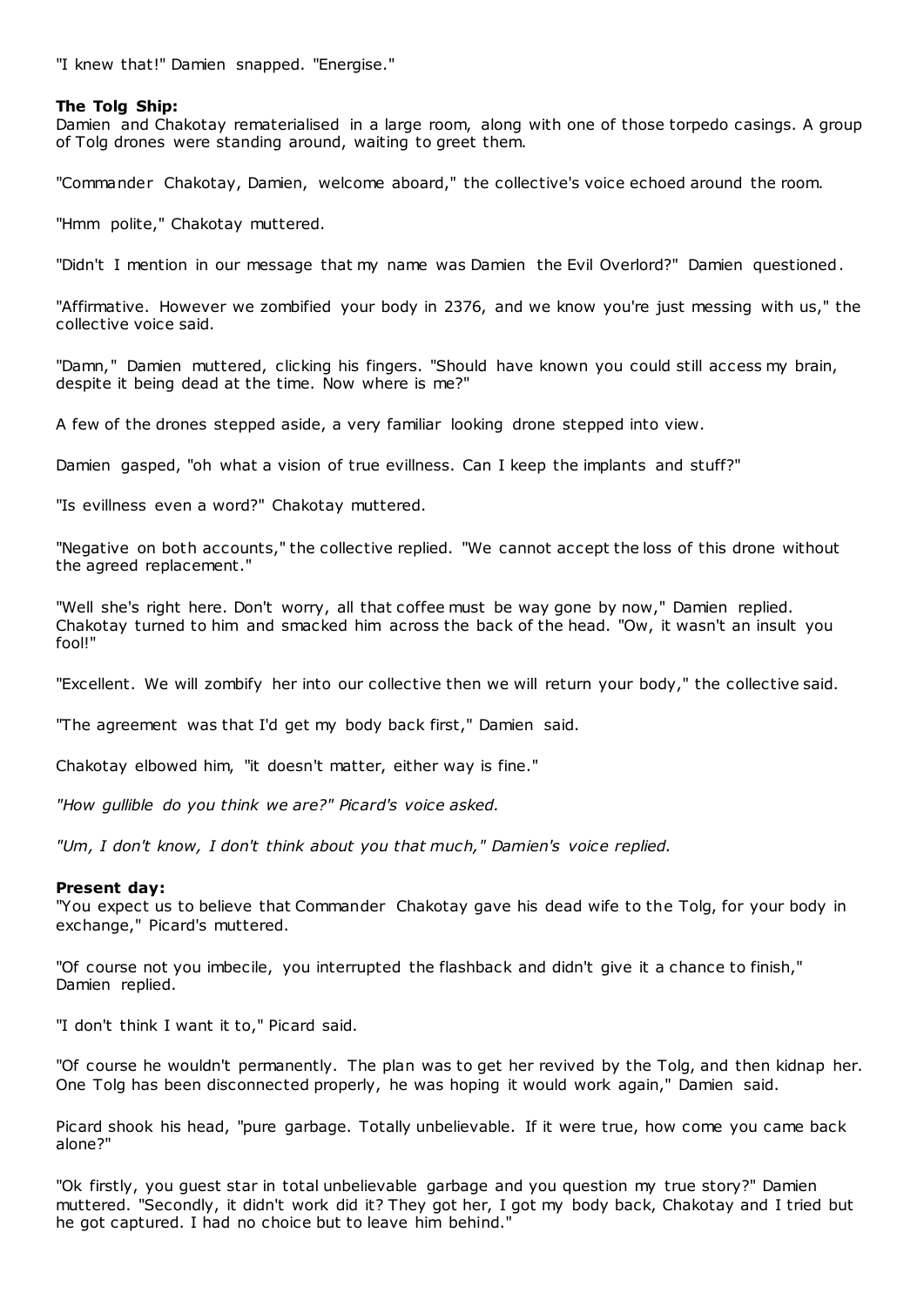"No choice?" Picard said.

"Yes, I already used my ex host as bait. What else could I have done?" Damien said. "Plus I got my end of the deal."

"I don't believe Chakotay would have done such a thing," Picard said. "You must be making it up."

"Fine that's up to you, but you explain why he's been missing for over a year," Damien smugly said. "He has hasn't he?"

"You probably kidnapped him and used him as your exchange," Picard said.

Damien managed to look surprised, "wow, what a good imagination you have there. Unfortunately it's way off."

"I really doubt it," Picard said.

"Check the transmission logs on Voyager, it'll show secret transmissions sent to my old ship. What have you got to lose shiny head?" Damien asked.

Picard narrowed his eyes, he turned back to the Security guy. "Keep him here for now, I'll deal with him later." He nodded. Picard stepped out of the room.

# **Durham City:**

For once it was a sunny day and it was pleasantly warm for September in England. Not far from the centre itself was a huge brand new housing estate, filled with lots of different types of houses. One side of the estate had a great view of the river. One of the more larger houses had a big garden behind it, which you could see the river and the other side of the city from.

Inside the garden there was a swing set that had two swings, and a little slide. A few toys were scattered on the lawn. A little two year old girl, with raven black curly hair down to below her shoulders, ran up to the slide.

Another little girl sat on a blanket, playing with those big Lego bricks that are for younger kids. This girl had bright blonde hair that barely got to her chin, and she looked just about one year old.

The back door opened, James stepped out holding two ice creams in his hands. "Ok girls, ice cream's here."

Sasha climbed back down from the slide and ran over. The other girl climbed to her feet and rushed over. They both got to him at the same time, and looked up. He smiled and knelt down, he handed them the ice creams.

"Fank you," they said more or less in unison.

Sasha's was gone about a minute later, well some of it had gotten in her hair and left cheek. Sarah-Amy got a lot of hers all over her face.

James glanced at the watch on his wrist, "ok we'll have to go in a minute." He stood back up with a sigh, "though I was hoping your mum would be back before we left."

"What's wrong with mummy?" Sarah-Amy quietly asked.

"Um well nothing, she just likes visiting her sister that's all," James replied. He looked back down at his two daughters, just then spotting all of the pink icecream on their faces. "Looks like we're going to be late again, come on let's get you cleaned up." He knelt down again, with his arms outstretched. The girls ran into them. He stood back up.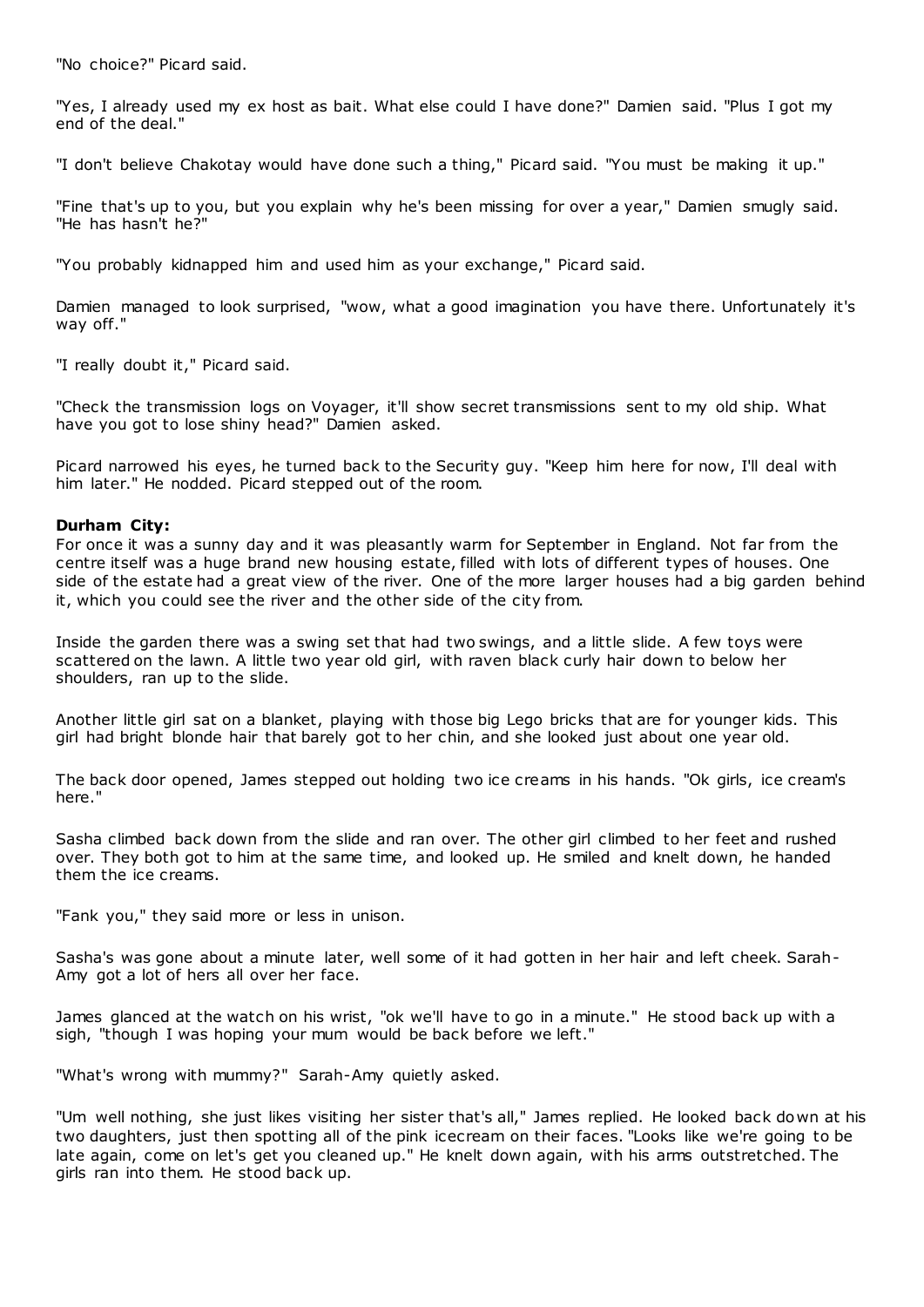## **Meanwhile:**

The USS Leda dropped out of warp, swerved gently to the right and entered orbit around a small red planet.

Harry pulled himself out his chair and made his way over to the helm. "Are they at the rendezvous coordinates yet?"

The ensign there worked at the station, "not yet sir."

"Well they'd better be here soon, we're not their personal taxi service."

"Yes we are," the ensign commented.

The turbolift doors opened, as they did everybody in the room froze in fear.

"Is it?" Harry stuttered.

The ensign shuddered, "I have my back turned and it's staying that way."

"Aaw hello everyone, are we playing statues again?" Annika giggled from the turbolift doorway.

"Shh, don't answer," Harry whispered.

"Why, don't you remember the last time we 'played' that?" the ensign said.

"Eeh you two are not very good," Annika said as she walked down to the centre of the bridge.

"Shh, we're trying to hear something," Harry snapped, cringing slightly.

Annika looked around, "I don't hear anything."

"That's why we're being very quiet," Harry said.

"Oh right, check," Annika giggled.

Everyone sighed in relief and remained in silent for five minutes.

"I think it's the ship's engines, now who wants to play hangman?" Annika blurted out.

"Ugh, somebody shut down the warp core or I'll play the real life version," Harry groaned.

## **San Francisco, Starfleet Academy:**

"I don't see why we had to come here," Ylara muttered as she folded her arms. She and Daniel were walking side by side down one of the paths outside. As usual the weather was hot and there was not a cloud in the sky.

"I heard they have a brand new area for outdoor training for the cadets. Plus this is the kind of weather you're used to," Daniel muttered with no interest in his voice.

Ylara's eyes rolled only half way, "actually the wind is too cold here."

"Must you complain about every single thing?" Daniel groaned.

"No, but I must annoy you at every opportunity," Ylara replied. She picked up speed so she could stop in front of him. "I really bug you don't I?"

"Ohno, of course not," Daniel said. "Why would someone who killed one of my best friends bug me?"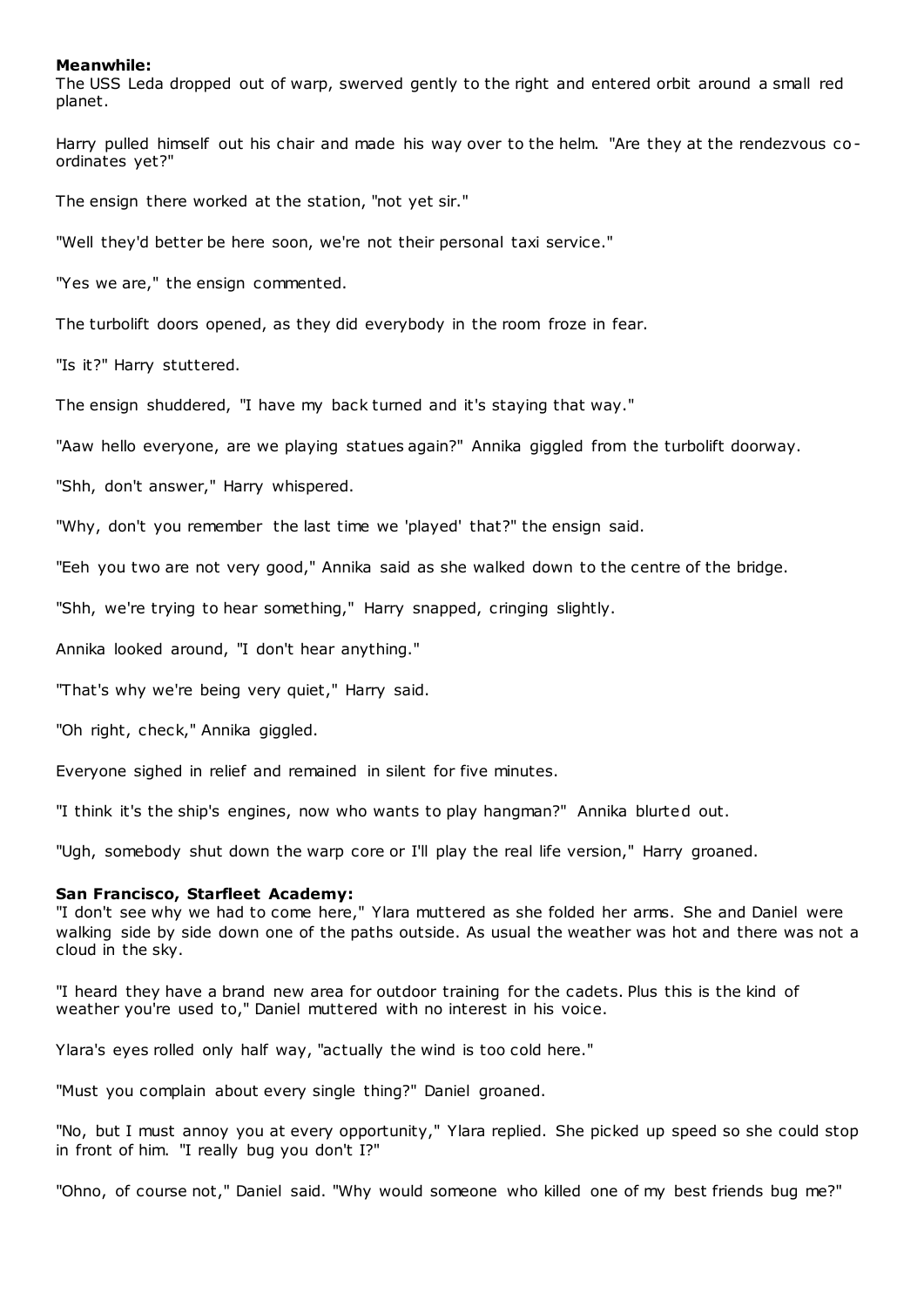"Best friend, wasn't she your girlfriend who was cheating on you?" Ylara said, developing a fake sweet smile on her face.

"She was my best friend too," Daniel growled. "Now one more attempt to bug me that's related to Lena will..."

"Will what, you know I could beat you in a fight while I was sleeping," Ylara said.

"Will earn you a trip to north Scotland for a year. I'm not stupid," Daniel muttered.

"Scotland?" Ylara said with a raised eyebrow.

"Very cold country," Daniel said.

Ylara groaned, "fine, it's only fair, but I can still bug you in other ways."

Daniel wasn't really listening anymore, he was staring at a group of blonde girls in cadet uniforms heading towards them. Ylara frowned, then glanced behind her.

"Yeah, what stupid outfits everyone's wearing around here," she said.

Daniel shook his head and walked around her. "Hey Naomi."

The group of girls took notice of him, they stopped right in front. One of the girls grinned, "Daniel, I haven't seen you in ages."

"No it's been a while. You know you're only supposed to wear those when you're in the academy. I doubt they'd appreciate you wearing that," Daniel said.

Naomi giggled into her hand, "unfortunately I am in the academy."

Daniel stared at her with wide eyes, "you? No offense but..."

"I know, it's not really my thing anymore but it's actually really fun sometimes. I have these guys." Some of the girls she was with giggled.

"What's this, the academy of annoying bimbos?" Ylara muttered while glancing to the side.

"Naomi he's cute, when did you nab him?" one girl giggled.

"I didn't, shame ey Dan?" Naomi replied.

Daniel raised an eyebrow, "yeah, shame."

"Yeah shame he actually seems to like girls with a brain cell or more," Ylara muttered.

Naomi sighed and folded her arms, "oh yeah, that Egyptian girl. What are you doing with her?"

"Wesley suggested training her, he thinks it will help me too," Daniel replied.

"Oh, the mighty ex evil Slayer needs training, how cute," Naomi commented.

"I don't, can we go now?" Ylara muttered.

"No, you guys should totally hang out and catch up," one girl said.

Another girl nodded, "great idea. We'll be around here for a while so you can catc h up with us later."

"Actually that is a good idea," Daniel said.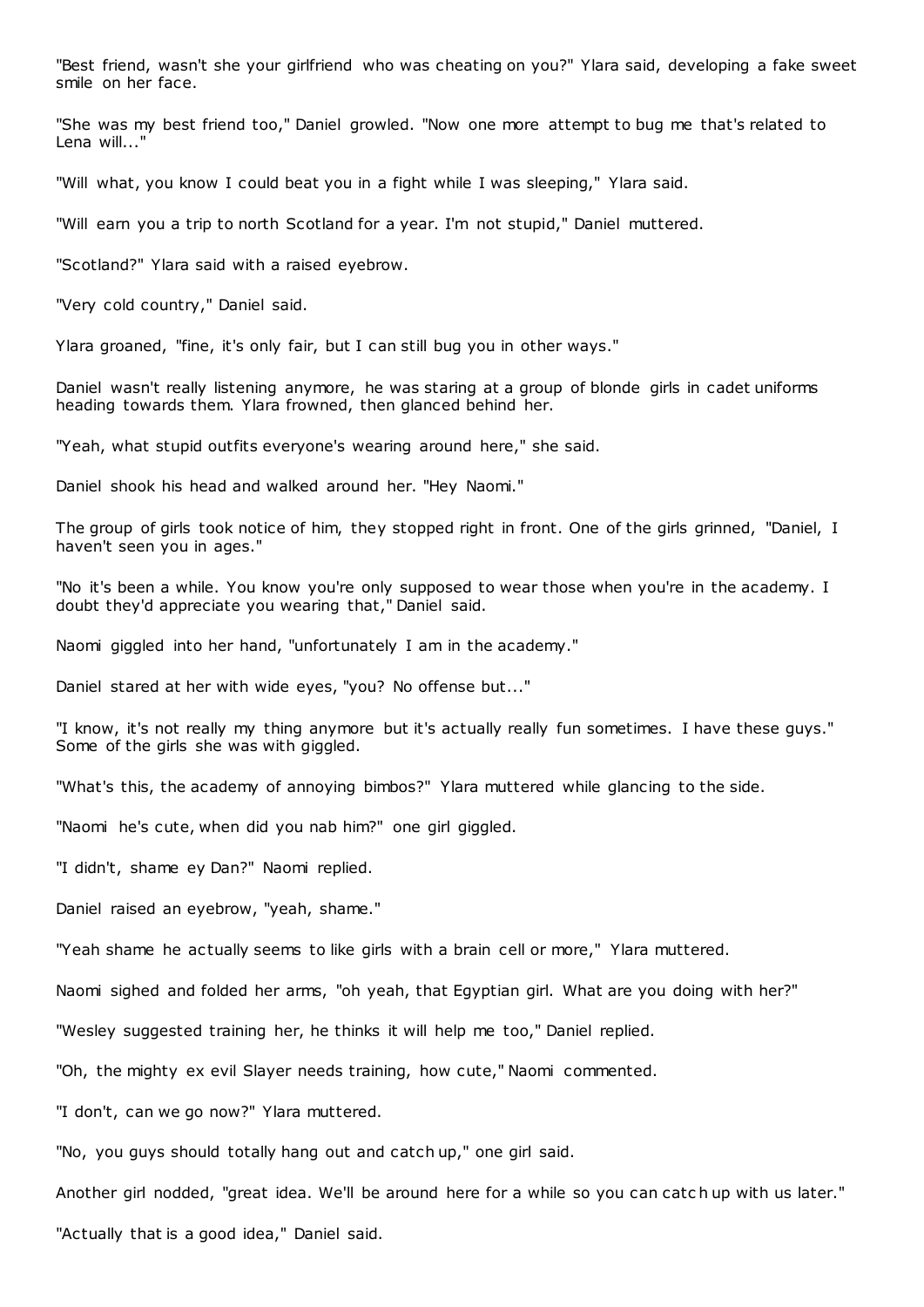Naomi grinned, "that should be fun. See you later guys." She waved at the group of girls and walked back the way she came. "Follow, I know the perfect café." The girls continued on. Daniel w as about to follow Naomi but Ylara took a hold of his arm to stop him.

"You do realise it wasn't my fault that I turned evil, right?" she grumbled.

A smirk developed on Daniel's face, "oh come on, she isn't that bad."

"Oh she is. I put up with one girl like that, she followed me around all the time. Eugh, I didn't want another reminder," Ylara said.

"Why would she want to follow you around?" Daniel asked as he walked away from her.

Ylara narrowed her eyes then she started following too.

# **Elsewhere in the US:**

A shuttle flew out of the clouds, and down to earth. It landed beside a large house within a small housing estate. The door at the back slowly opened, Tom headed out while slinging his jacket over his shoulder.

He walked up to the front door, which was already open. B'Elanna was sitting in the passage way, cradling a really cute baby girl.

"Hi ladies," he said with a smile, then knelt down in front of them. "So, do you want to go that café for lunch today?"

"It depends," B'Elanna replied.

"I'm sure the boys like that place, no problem," Tom said.

B'Elanna smiled, "it depends on our visitor."

Tom frowned, "who, where?"

"He's talking to Bryan and Johnathan right now in the kitchen," B'Elanna replied.

"Why do I get nervous when you smile like that?" Tom muttered.

"Beats me," B'Elanna said while shrugging her shoulders. She looked down at their daughter, "what do you think?"

The little girl giggled slightly, looking up at her dad with her big blue eyes. Tom smiled as he reached out to stroke the side of her face. "Aaw, how's my beautiful little girl the..." She interrupted him by attempting to bite his thumb.

"She's her usual self," B'Elanna laughed.

"I'm so glad you find it funny, I'm getting really worried about that," Tom grumbled.

"Don't be silly Tom. Miral loves you, she's just showing her affection," B'Elanna said.

Tom raised an eyebrow, "is that true sweety?"

"No," the little girl answered in a sweet voice.

Tom sighed, "never mind." He stood back up and headed into the house.

"I dunno granddad, I only would fly a ship and I already know how to do that," Bryan's voice said from the kitchen.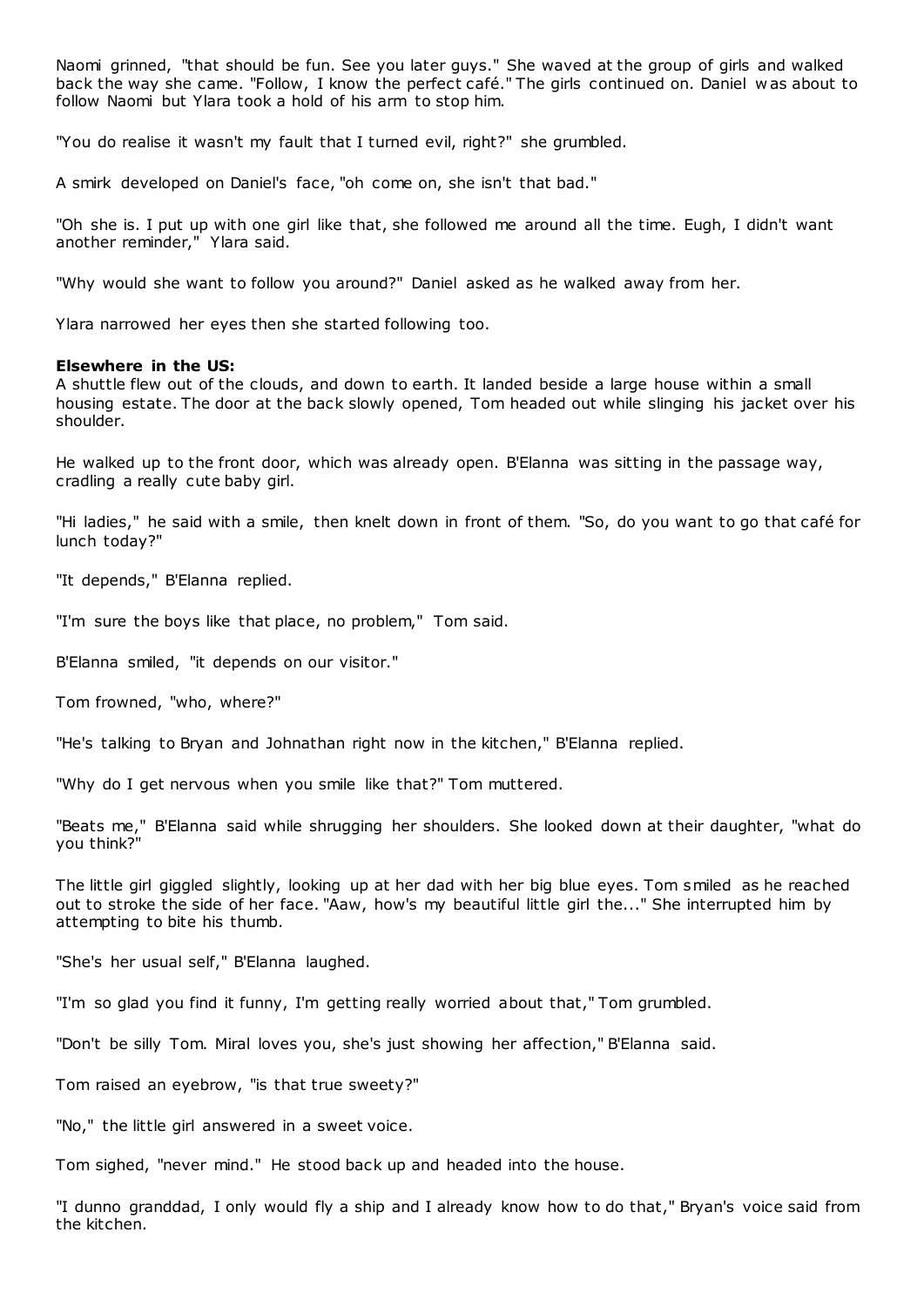Tom turned a little pale, "please be granddad Torres, please be granddad T orres." He walked into the kitchen, then smiled weakly, "hi dad."

Admiral Paris glanced in his direction, "hello Tom. I was just telling your son what he could do after school."

"Dad, he's not even five yet," Tom muttered.

"Well he's already flown a ship," Paris said.

"Yeah actually, I'm not sure who approved of that," Tom said.

Bryan pouted, "I'm actually really good at it."

Johnathan started sniggering, "you crashed at least twice."

"Shut up you, it wasn't my fault," Bryan grumbled.

Tom cleared his throat, "ok um, dad, it's not like I'm not happy to see you, but why are you here?"

Paris sighed, "actually, I'm here to discuss something with you and B'Elanna."

"That's ominous, I'll go get her," Tom said. He stepped back out of the room.

"So Johnathan," Paris sighed. Johnathan looked up at him, expecting the worst. "Do you want to be in Starfleet?"

"No I want to be a lead singer of a band," he replied with a grin.

Bryan started laughing, "my god, you did say it. Damn it." He stopped to hand him a chocolate bar he had behind his back.

Johnathan quickly opened it and stuffed it into his mouth.

## **Meanwhile**

### **Deep Space Four:**

The resident bar was heaving with customers, most of which were just standing around with drinks. One girl pushed her way through the crowds, but had to take a break over a third of the way through. She managed to nab one of the chairs at a small table.

"Wow, I hope all of these won't be on the same shuttle," she muttered quietly to herself.

The crowds quieted down as glasses started smashing nearby, and a table was broken.

"Come on human, attack us!" one guy laughed.

Two other guys and a girl stood nearby, and over the broken table. The girl started smirking, "I think you broke him."

The guy who'd obviously been pushed into the table rolled his eyes. "God, you're so lame." He pulled himself up, and started to brush dust off him. "I've never met one of you people that can't resist saying some stupid line."

"Oh yeah, well you're lamer," one of the other guys stuttered. The rest of his group glared at him.

"Whatever," the victim groaned. He pulled out a crossbow and fired it at all four of them, turning them quickly into dust.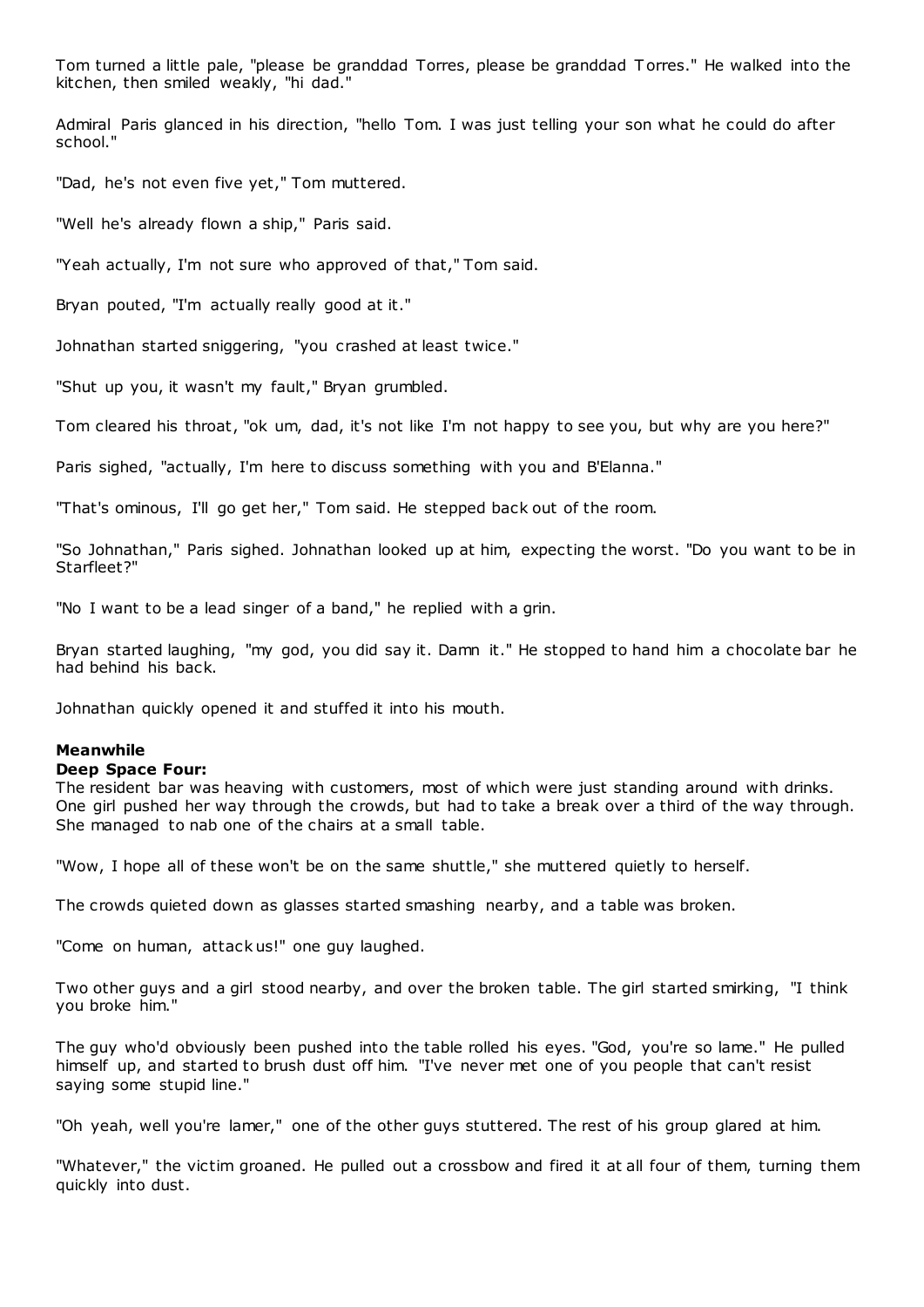Faye pushed her way passed a guy in her way, she stared in shock. "Holy crap, at first I thought it was James or Zare, ok this isn't right."

Craig put the crossbow back behind his back then turned around, "that's familiar." His attention focused on Faye, "oh, hey."

"Hey? You just killed four vamps like they were nothing," she stuttered.

Craig shrugged his shoulders, "most of them are. Did you hear that though, you won't believe how many I've tricked into saying that."

Faye nodded, "ookay, next question."

"Why am I picking fights with vampires?" Craig questioned.

"Ok that's the question after the next one," Faye replied. "What are you doing here?"

Craig sighed, walking over to stand with her, ignoring a lot of the crowd that were still watching him. "I'm waiting for a transport to Earth. I'm taking a few day break there."

"Break, from what? You quit Security," Faye questioned.

"Yeah, sometimes I wish I hadn't," Craig muttered. "I've just been going from planet to planet, you know, picking fights with vamps."

"And here comes my other question," Faye said.

"There's one Slayer down, and another one that's an uncaring bitch. I'm just filling in," Craig said.

"Uh huh, no offense but, you?" Faye muttered. "It would be like me being an ambassador, or a speech maker."

"I'm sure you could talk for hours if you had the inspiration, that's all I got," Craig said.

"I think I'd need more than that," Faye said.

Craig smirked, "yeah you'd probably need a few drinks down you. Well I'd love to chat more but I've got a shuttle to cra... I mean catch."

"Actually so do I, I was just trying to get out of here," Faye said. "Why did you nearly say crash?"

"Shuttle and crash go together I guess," Craig replied with a shrug. He turned away from her and started to head for the exit. Faye sighed, then followed him.

## **San Francisco:**

Daniel, Naomi and Ylara were sitting at a table in the corner of the café. Naomi was telling a really uninteresting story, which she found very amusing of course. Daniel was leaning on his hand, trying to stay awake. Ylara was fiddling with her fork with a slightly murderous look on her face.

"And then I said, 'you cant go in there'. He said 'why not'. So I said 'who knows what's been in there'," Naomi giggled.

"I wish I stayed dead now," Ylara muttered.

Daniel just stared at nothing in particular, "you and me both." He then glanced at her and became a little worried. "Ylara, put the fork down."

"No, I think we both will be needing it," Ylara muttered.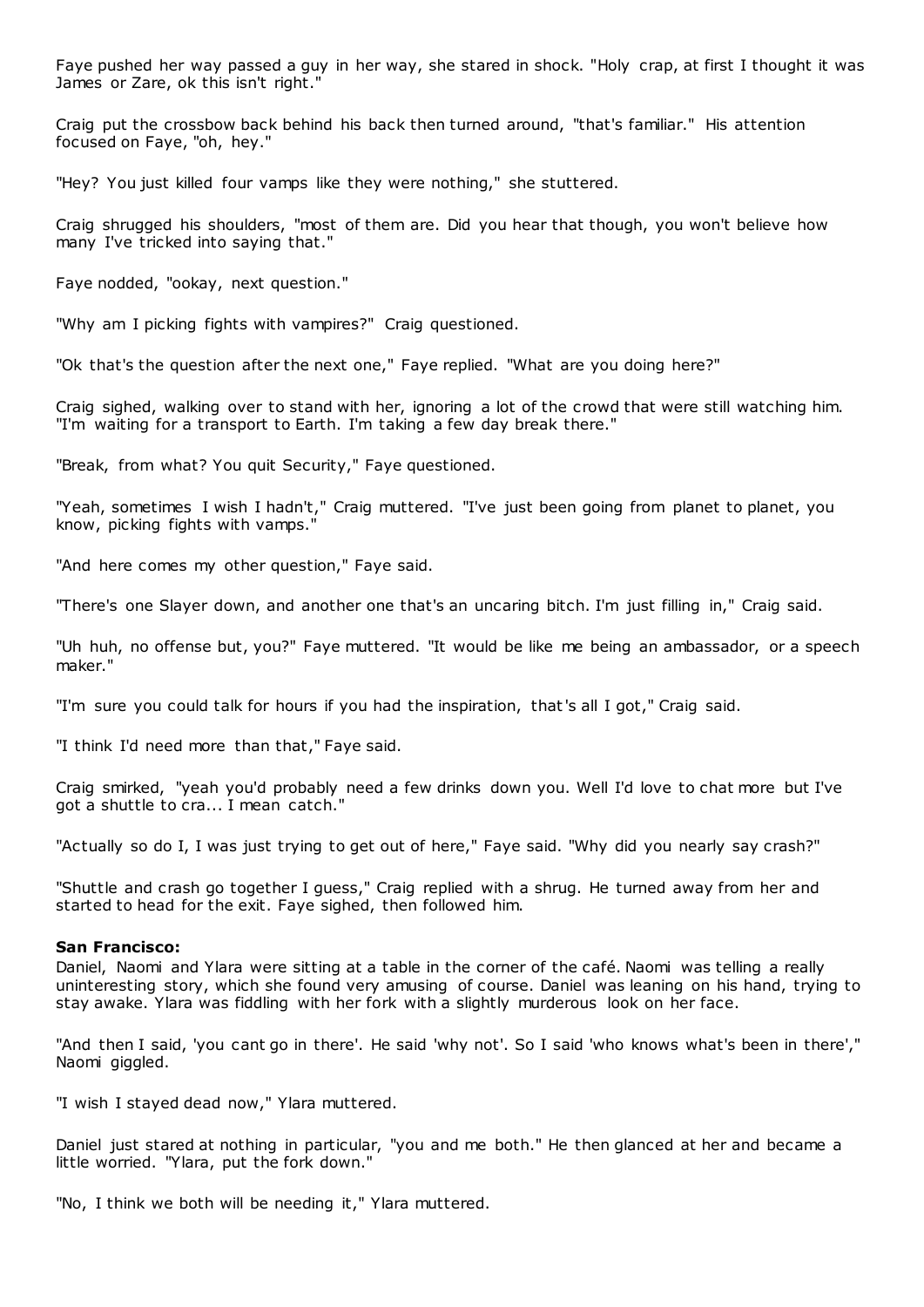Naomi finally finished her story, she patted Daniel on the arm. "So, what have you been up to?"

"Oh um sulking, trying to avoid Wesley, usual stuff. The last two months I've been retraining Ylara," Daniel replied.

Naomi pulled a face, "that's it? Ookay."

"Yeah well, nothing interesting happens when there's nothing really to do," Daniel muttered.

Ylara rolled her eyes, she climbed out of her chair then walked away without either of them noticing.

"Oh you'd be surprised. There was one night where I had to stay in, and you know do work, ugh I know," Naomi said. "And then this guy came to the door, totally hammered. It was so funny, he thought he lived there."

Daniel groaned into his hand.

Ylara stepped out of the café and into the sunlight. She started to walk along the path. Nearby she could hear people yelling.

"He went down this way I'm sure of it!" a Security guy yelled. Another Security guy ran up to him.

"Don't yell, I'm not deaf you know," he grumbled. "Come on." The pair rushed towards one of the buildings.

Ylara stared after them with a raised eyebrow. She sighed and turned away, shaking her head slightly. Just then somebody ran right into her, she stumbled back a little, the culprit fell backwards onto his butt.

Ylara regained her balance and put on the most ferocious look she could on her face. "What do you think you're doing! Look where you're going!"

"Ow that freaking hurt," Damien groaned from the floor. He looked up at her and cowered slightly. "Oh boy, I'm in trouble."

"You'd better believe it," Ylara grumbled.

Damien narrowed his eyes a little as he pulled himself up, "wait, you're not evil anymore. I don't need to be afraid of you."

Ylara grabbed him by the front of his shirt then pulled him closer, "if you don't explain and apologise, you won't be anything cos you'll be a corpse."

"Now now, calm down. There's an explanation, a very good one," Damien nervously said, patting the arm that was holding him.

A group of Security people spotted the two and started running towards him. "There he is," one said quietly.

"Crap," Damien muttered. "That's my explanation, can I go now?"

"What did you do exa..." Ylara muttered, she softened up a little. "I don't care really, say sorry and I'll throw you a good way away."

"No no, just letting me go is good," Damien muttered. "Please either do that or help me here, one fellow villain to another."

"Villain? Who calls themselves that?" Ylara said with a roll of her eyes.

"I could help you get out of this dump, I'm very good at stealing shuttles," Damien said.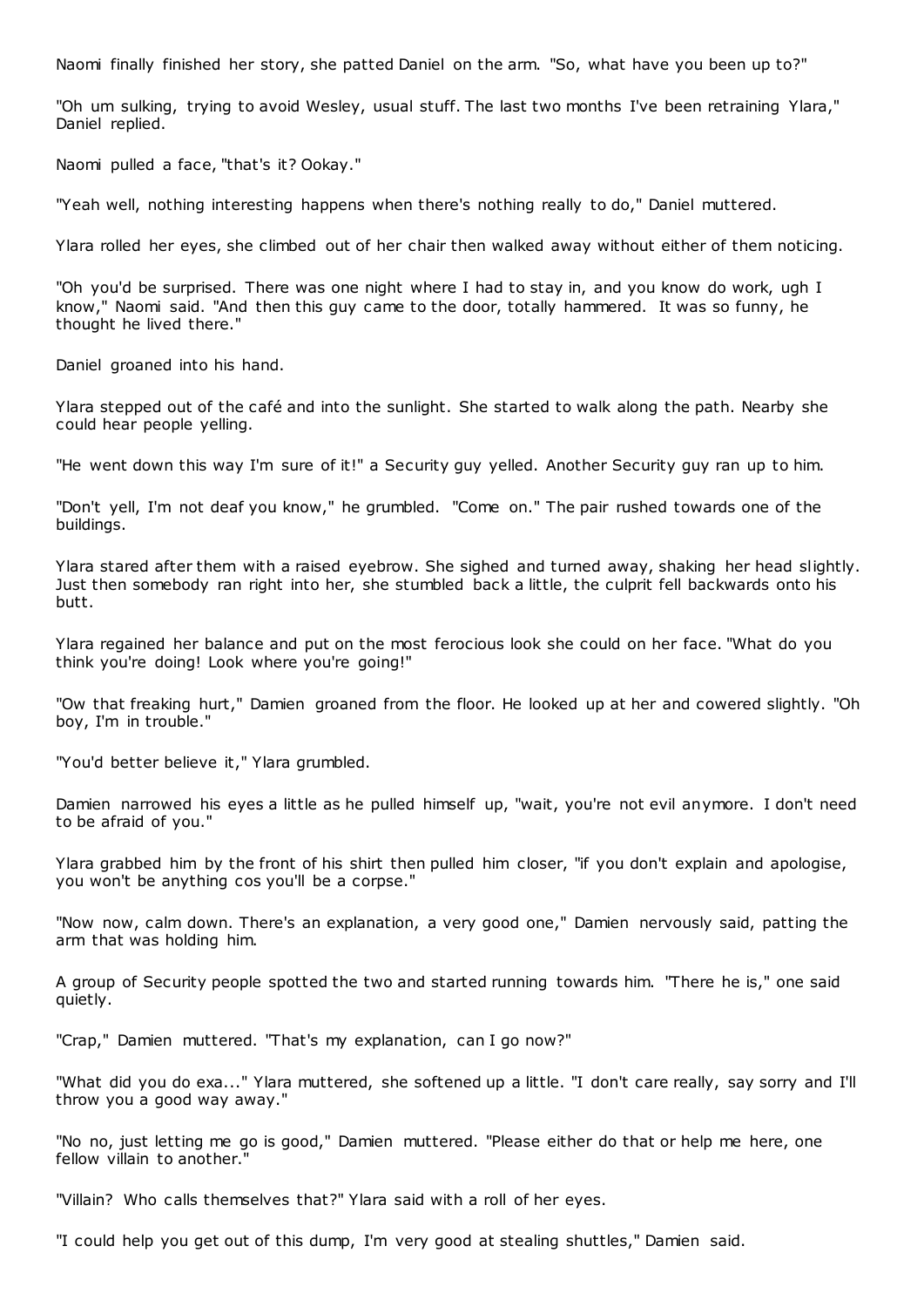"Oh fine," Ylara groaned. She pulled him around her so he was behind her instead.

Security stopped in front of her, a few looked pretty nervous. "Ok er, miss, he's a prisoner, please step aside," a nervous one said.

"Why, what did he do that's so terrible?" Ylara asked.

"We don't have the entire list of things he did. Let's just say he's a trouble maker," one guy replied.

Another elbowed him, "uh Doug, this was the guy who took over Starfleet with his alternate universe people. Trouble maker doesn't cut it."

Ylara's eyes widened as she glanced behind her, Damien just smiled proudly. "That was one of my greatest achievements," he said.

"You're that Damien guy," Ylara muttered.

"I prefer the term Thee Damien," Damien said.

"Ugh fine, you can have him," Ylara groaned. She pulled him back around and pushed him into the guys hard. They all fell to the ground in a heap.

#### **The Leda:**

Harry walked into the transporter room, Annika followed him. "Energise chief," he said.

"Hey cutie," Annika cooed at the transporter guy. He widened his eyes and ran out of the room as quickly as he could.

Harry groaned, "agh, there's only so many times you can do that without it being funny anymore!" He stepped over to work the station.

"Funny, what's so funny?" Annika stuttered, pouting a little.

"Energising," Harry said.

Two figures and two bags rematerialised on the pad.

"I'm telling you, you can't kill a vampire with holy water, not really," Kevin said.

"You really can if there's a lot of it, they'll burn to death," Zare said.

Kevin shook his head then stepped off the pad, "listen honey, this is why I'm a Chosen and you're not . Holy water only stuns them for a while."

"You're a Chosen because your sister was probably the best candidate. I'm not because some Ocampan woman just had to mess with the timeline," Zare muttered.

"Hey guys, did we catch you at the wrong time?" Harry uneasily said.

"A little," Kevin muttered. "You still would be Chosen if you were the best candidate. You obviously weren't if you're not now, you were only Chosen in the other timeline because the so called 'best' didn't have siblings."

"At least in my case I didn't freeload off my sister, cos that's what happened with you," Zare grumbled. She picked up one of the bags and threw it at him, then picked up the other one. "If you're not going to listen to me, and do whatever the hell you want... I quit." She stormed off.

Kevin cradled the bag nervously, "crap." He quickly ran after her, "no please, you still haven't taught me how to use that rifle thing you have."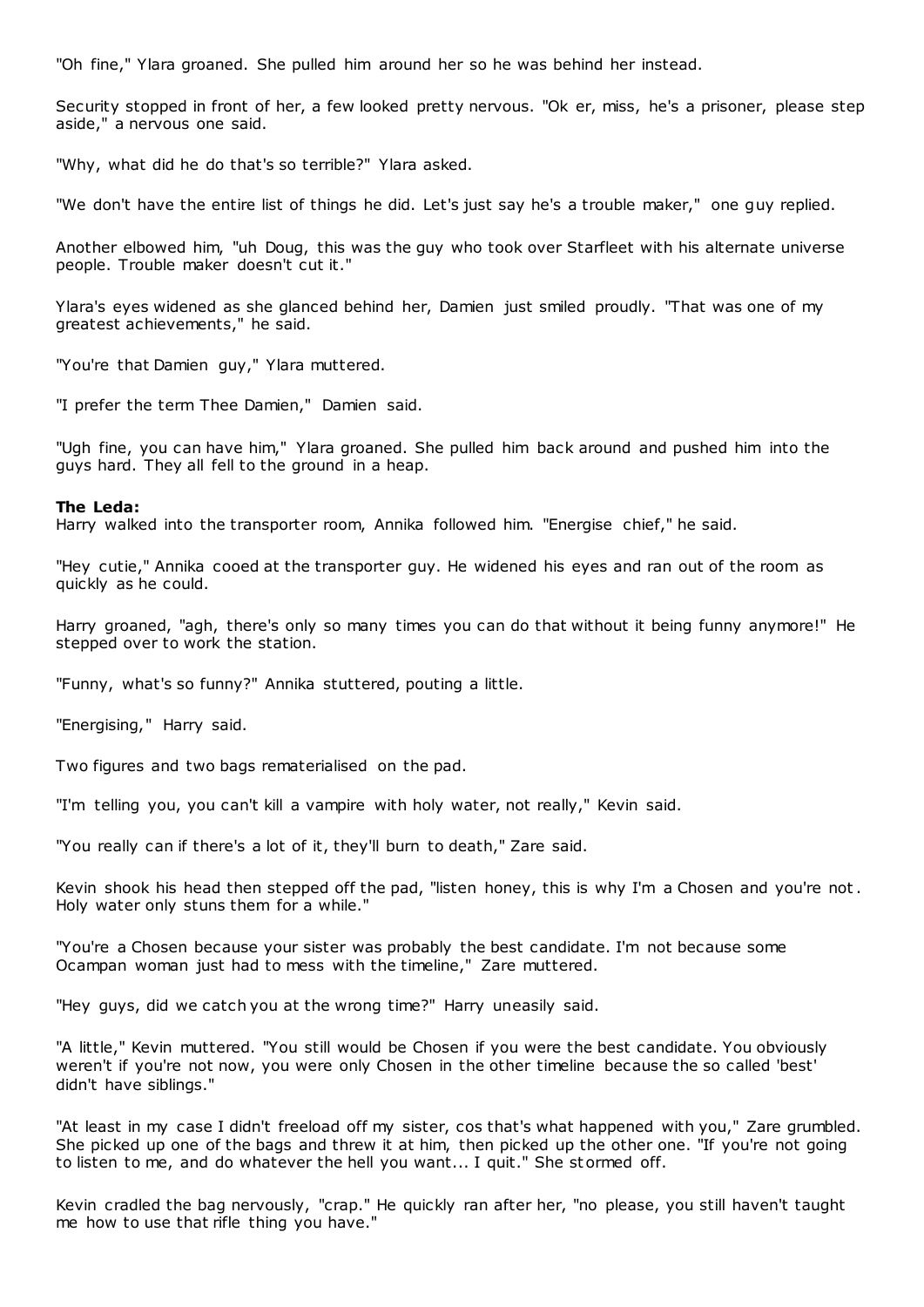Annika giggled as she watched him leave, "he has a cute butt."

Harry stared at her in disgust.

## **Somewhere in the US:**

Tom and B'Elanna were sitting at their kitchen table, looking deep in thought. Miral was sitting in her high chair, stuffing her face with some melted chocolate bars.

"What are you thinking B'E?" Tom asked.

"I'm thinking it was Johnathan who left those chocolate bars in the sun," B'Elanna replied.

Tom groaned, "no, not about that."

"That was all I was thinking about," B'Elanna said.

"Have you thought about the offer though?" Tom asked.

B'Elanna glanced at him, "what's there to think about? You get to command your own ship, and it's Voyager."

"Yeah I should take it," Tom nodded.

B'Elanna frowned, "actually I was thinking 'hell no' there."

"What, why?" Tom moaned.

"You seem to enjoy the shuttle test drive job. Plus I don't know how I'd feel about you being the 'captain'," B'Elanna replied.

"How about proud and happy," Tom said.

"Tom, your dad only gave you command because Starfleet are low on Commanders," B'Elanna said.

"I know that. I still think we should take it. Voyager's always been more of a home to me than this place," Tom said.

"I know but what about the kids. We really shouldn't decide without talking about it with them," B'Elanna said.

Tom nodded, "you're right." He looked over to a chocolate covered Miral. "Aaw, I think someone's going in a bath tonight."

Miral did a little arm stretch while making a little squeaky sound, then started licking the chocolate on her hand.

### **San Francisco:**

Naomi was busy telling another interesting story, while Daniel rested his head on the table with one arm lying over it.

"Do you believe it? Me, like I'd ever do that," Naomi muttered.

Paris came up to the table, "Mr Lavine, Miss Wildman."

Daniel looked up, "oh thank god, an interruption."

Naomi nervously looked up at the admiral, "hello sir."

"May I join you?" Paris asked.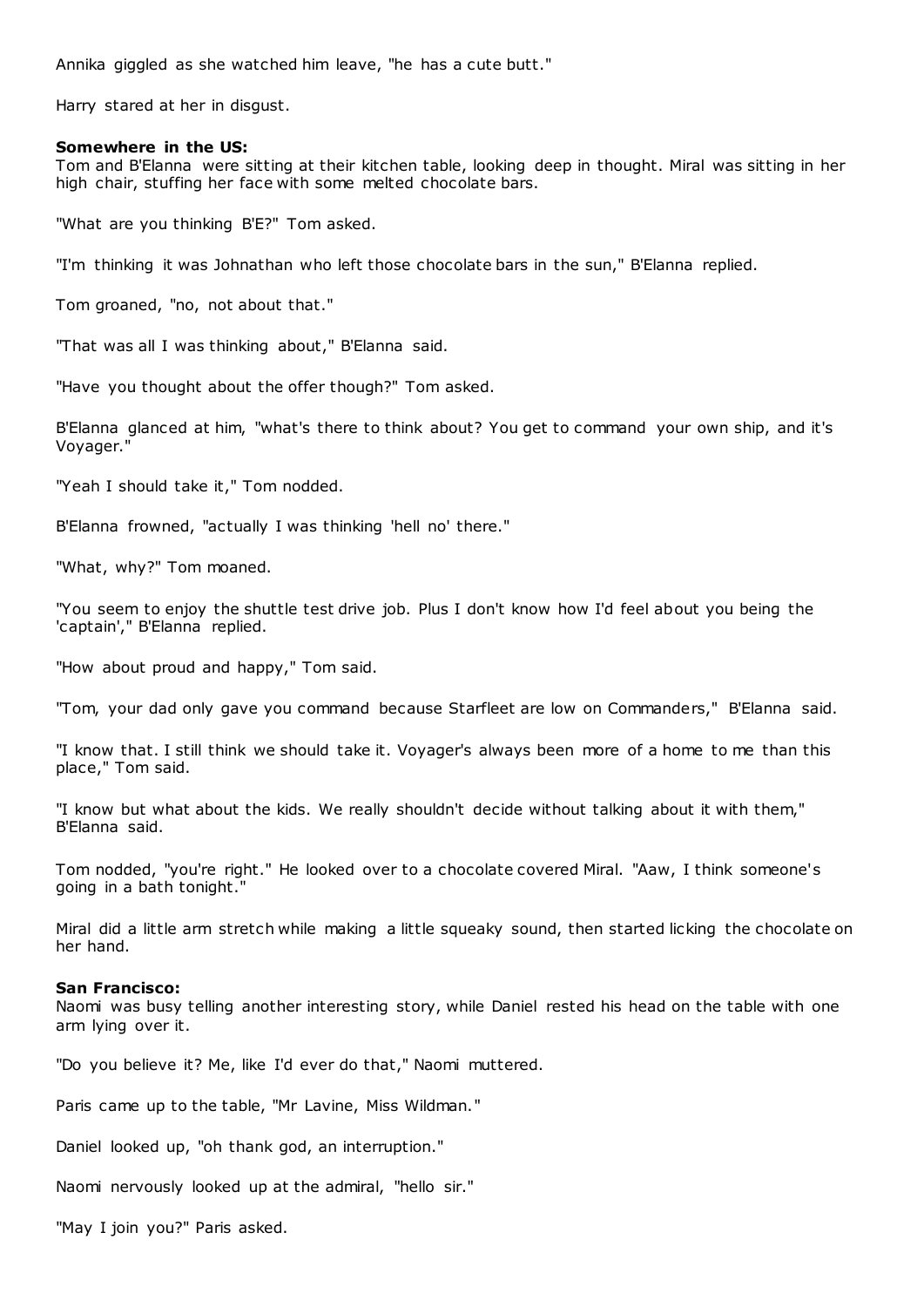"Yes please," Daniel quickly replied.

Paris sat down in between them. "Now I'd like to move straight onto business. As you know we've had the Voyager in dry dock as it under go's a big update. It should be ready to go on another miss ion soon."

"Where to, the good lands?" Naomi giggled.

The two men stared blankly at her before turning back. "The mission is to find another ship though."

"Oh, so why are you telling us?" Daniel asked.

"Voyager needs a crew, and who better than its old crew?" Paris replied with a shrug.

Ylara walked back into the café, she stopped nearby the bar folding her arms. "What's the matter with you, I got you away from them didn't I?"

"Yes but you nearly knocked me unconscious along with them," Damien grumbled as he joined her.

Paris glanced over in their direction, "hey, that's the prisoner."

Damien overheard, "crap." He ran back the way he came, only to bump into about five Security people.

"I thought it would be quite hard to escape," Daniel muttered.

Paris sighed, "you're right, it should be. I guess Mr Damien is very resourceful."

Naomi and Daniel's eyes widened slightly. "That's Damien, just when you think you've gotten rid of him," Daniel said.

"Take him back to the brig," Paris ordered.

"Yes sir," one Security guy said.

"Uh, Slayer girl, help me out here!" Damien yelled as he was dragged away.

"Slayer girl?" Ylara said.

Paris sighed, "where was I? Oh yes, Voyager's crew. We want you to rejoin Voyager."

"Why, I was only a passenger and she's only a dumb blo... cadet," Daniel questioned.

"Dumb blow cadet, what's that?" Naomi asked.

Daniel groaned into his hand, "my god."

"It's all right, I will explain," Paris said. Naomi smiled at him. "No not that, the Voyager crew part."

Her face dropped, "oh ok."

## **Durham:**

The door to one of the bedrooms opened, Jessie walked through it holding a cup of hot chocolate. She put the cup on the bedside cabinet, then climbed into the bed. She heard two doors closing from downstairs. "Finally," she sighed as she reached out for her cup.

A little while later the bedroom door opened, James stepped inside. He took off his jacket, took out all the weapons he had with him, and put them down on a table.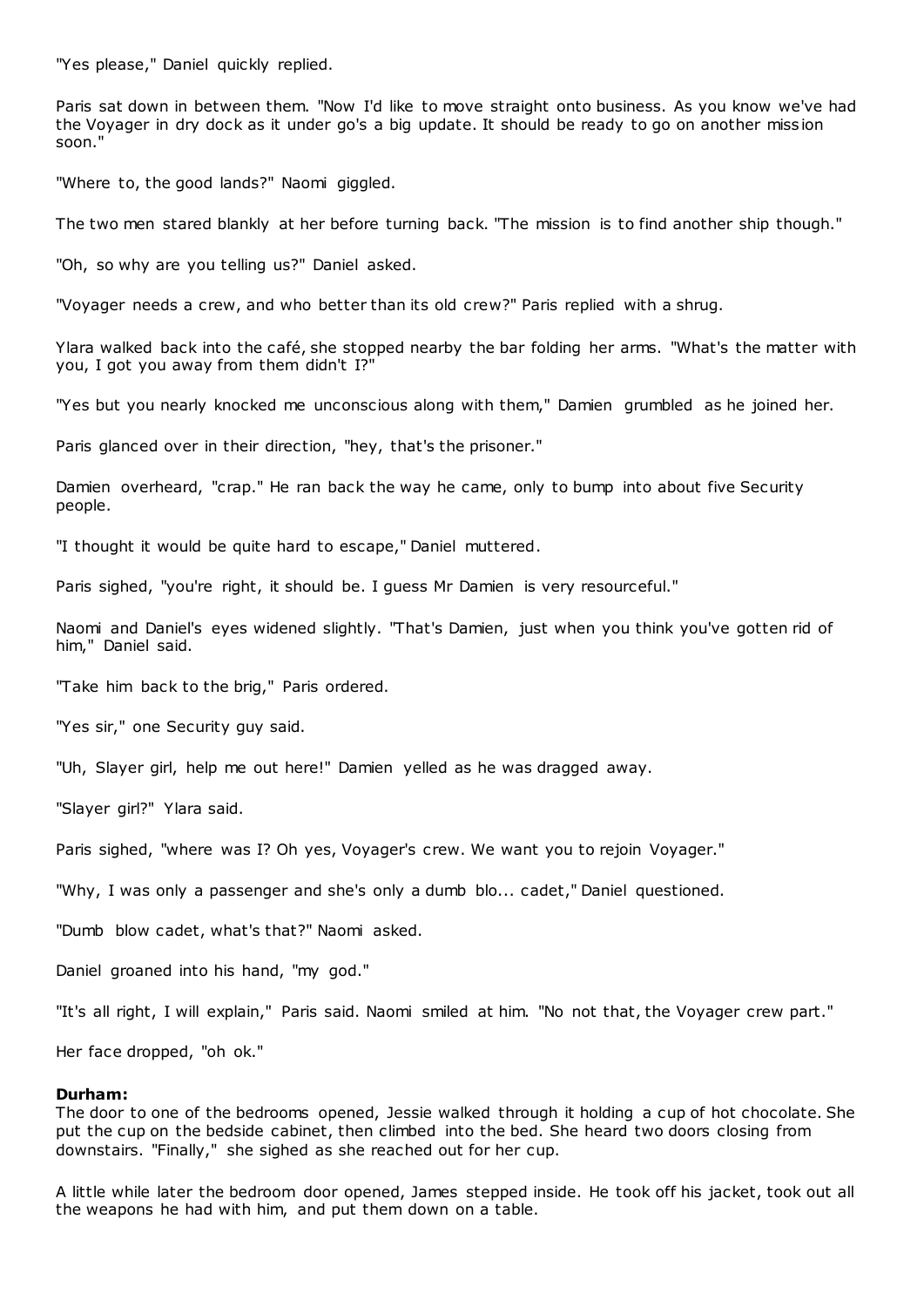"You're back a little later than usual," Jessie said.

"Sorry, some guy wouldn't take die for an answer," James said.

Jessie smiled weakly, "right."

"Just a little smile this time? Yeah, I admit it was lame," James said.

Jessie pulled the cover over her, "sorry, I'm just a little tired."

"You don't have to wait for me to get back now. Sunrise is going to get later and later," James said.

"I know that, but you don't have to stay out all the time when it's dark," Jessie said.

"No, I'll just do what I did last year. No more than seven hours per night," James said.

Jessie nodded, "ok." She picked up her cup and took a sip from it.

James sat down on the foot of the bed, "isn't this the part where you tell me off, or complain?"

"Nope, as long as you start at nine-ish or something. Any earlier is just stupid," Jessie replied. She finished off her hot chocolate. "Good night." She lay down and pulled the cover up to her shoulders.

James frowned, "ok then."

### **The following morning:**

The sun was beaming into the living room through the large window on the far left. It reflected right on the television that was against the wall underneath the stairs. Duncan was playing around with the remote, squinting his eyes.

The door right at the end of the neighbouring wall opened, James walked through it and closed it behind him. "What's the matter?"

"Somebody opened the curtains," Duncan pouted. He slammed the remote down next to him, and folded his arms in a huff. "I can't see the TV."

"Yeah, we should move it back to the original spot," James said. He shrugged, "no worries, it's almost winter, we never see the sun then."

"Yeah," Duncan said.

"Come on, your breakfast's ready," James said as he re-opened the door.

Duncan's face quickly lit up, he jumped off the sofa and ran over to him. He went through first, James followed him.

Sasha and Sarah-Amy were already sitting at the dining room table, the latter was in a high chair and Sasha was sitting on a few cushions so she could reach her food. Duncan ran over to his chair, he sat down on it and quickly started stuffing his face.

They all heard a loud knock coming from down the hall. Jessie rushed down the stairs, "I'll get it. It might be Jodie." She got to the bottom, turned right around to the left and walked down the hall. At the very end of it, there was the front door. She opened it. "Oh, hi dad."

Richard stepped inside, "hello Jessie."

"Not that I'm not happy to see you but, what are you doing here?" Jessie questioned.

"I had a worrying visit from Jodie," Richard replied.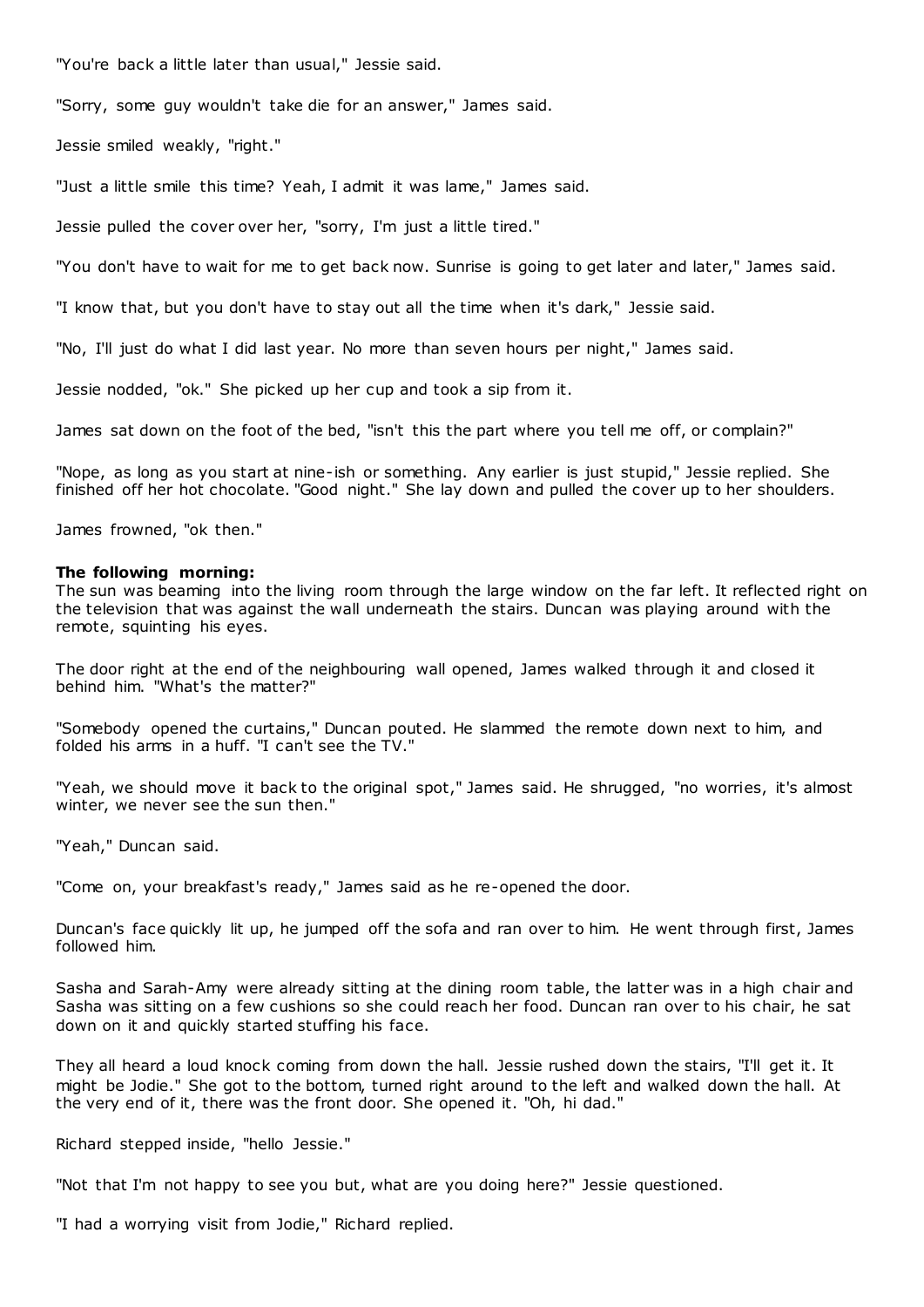"Oh, what's wrong with her?" Jessie asked.

Richard sighed, "it's not her I'm worried about, it's you."

"Me, I'm fine dad," Jessie said. She walked through a different door and ended up in the living room, Richard followed her. "Why wouldn't I be?"

"I don't know, that's what I want to find out," Richard said. "I can see the change, and I've only just arrived here."

Jessie turned around, "don't talk to me like you know me at all. You don't know me well enough to say that I've changed, I haven't."

Richard sighed, he sat down on the sofa. He watched her intently, placing his hand beside him. Jessie rolled her eyes before going over to sit next to him. "That's not how Jodie tells it."

"So she's blabbed everything to you, I take it. I knew she was a daddy's girl but this is ridiculous," she muttered.

"She's worried about you," Richard said.

"Whatever, what did she say?" Jessie asked.

"She told me you go out everyday, on your own or go to see her, leaving your daughters with their dad," Richard replied.

"Oh my god, call security, you have to lock up this monster right now," Jessie sarcastically said.

"Jessie, you do this every day according to her, even on weekends. You get their dad to do everything for the children so you don't have to do anything," Richard said.

"That's not true, I watch them when he goes on patrol," Jessie said.

"They're already in bed when he does," Richard said.

Jessie shrugged, "so that doesn't matter, he does a good job of taking care of them."

"That's not really the point is it?" Richard muttered.

"Yes it is. He's the good parent, the children are better off with him around than me," Jessie said.

Richard shook his head, "yes you said that to Jodie. You weren't a bad parent at all, but right now you are."

"You don't understand, just leave it," Jessie grumbled.

"You're right I really don't. The last time we saw each other you were quite the devoted mother. Now it seems to me like you're avoiding them," Richard said.

"What choice do I have?" Jessie muttered. "You don't get it, and you never will."

"So you are avoiding them," Richard said.

"No, I just want it to end, all of this," Jessie stuttered, standing back up again.

"End what?" Richard questioned.

The other door opened, James walked in holding Sarah-Amy. "Jess, Duncan's hid his P.E kit again. Can you get the girls washed up while I look for it. We'll run late again if..."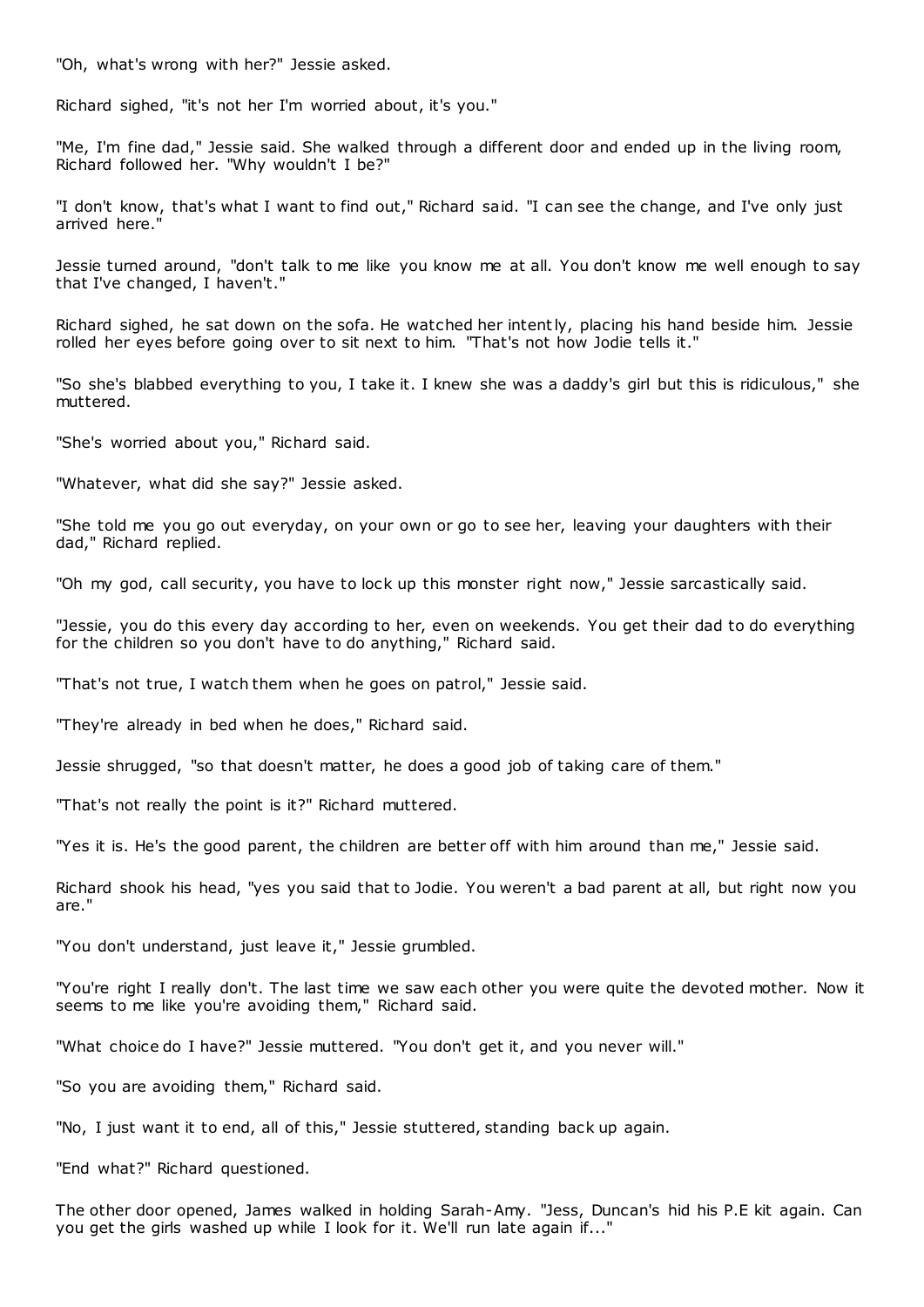"James do you mind, I'm talking to my dad here," Jessie snapped.

"Ok sorry, you weren't talking when I came in," James said awkwardly. "Fine, we'll have to be late again." He stepped back out.

"Ok what was that?" Richard asked.

"You were asking a question, it was rude," Jessie replied.

Richard raised an eyebrow, "ok, what's the answer?"

Jessie grew uncomfortable, "speaking of late, I'm going to be late meeting Jodie." She headed towards the door she came through earlier. Richard quickly got up and took a hold of her arm to stop her.

"I take it you're avoiding him too, that's really not like you," he said.

Jessie pulled her arm away, "I'm not, I'm just late ok." She looked down at herself, then groaned. "Damn my bag," she muttered, heading for the other door instead.

Richard followed her into the dining room, only Duncan was still there. He was busy writing in a notepad while sitting at the table. Jessie started to go up the stairs, but Richard stopped her again.

"Jessie listen to me. I missed twenty nine years of your life, and that's something I wish I could change. I wish I could go back and not leave the house on the day of that cube," he snapped at her.

She turned around, "what's your point?"

"Your children won't be children forever, and one day they'll move out and start their own lives and families," Richard replied. "When that day comes you'll wish you had been around. Like I do all the time with you."

"That would be awfully selfish of me, wouldn't it?" Jessie muttered. "I've always been a terrible mother, why do you think those vampires kidnapped Amy so easily? What about the second time where I let them get her and Duncan. Where was I when Duncan was being dropped off a cliff, and nearly drowned in a river?"

Duncan glanced over with a frown on his face. Richard glanced back at him briefly, "Jessie that's not..."

"God when Duncan was a baby I let him drink alcohol, I put Sasha straight into a nursery before she could even talk and walk properly. I put her and Duncan at risk when I set fire to my quarters, just because I was suffering. I didn't jump straight away when they were missing once, and Damien had them," Jessie said. "Why on earth would you want to punish my kids by having me around, cos if I am something'll happen."

"Mum, you're talking crap," Duncan commented.

"Why thanks," Jessie muttered. "Things would have been a lot better if James hadn't brought me back, that's for sure." She stormed up the stairs.

"Mum wait," Duncan said with a pout, he rushed after her but Richard put his arm out in front of him.

"It's ok, I'll talk to her," he said. He followed her up the stairs. "Have you told anyone about how you feel?"

Jessie didn't answer, she slammed her bedroom door shut behind her. On the opposite side of the stairs, the bathroom door opened. Sasha ran out, and went into the room next door. James walked out, still holding Amy. He made his way over to Richard. "What was that all about?"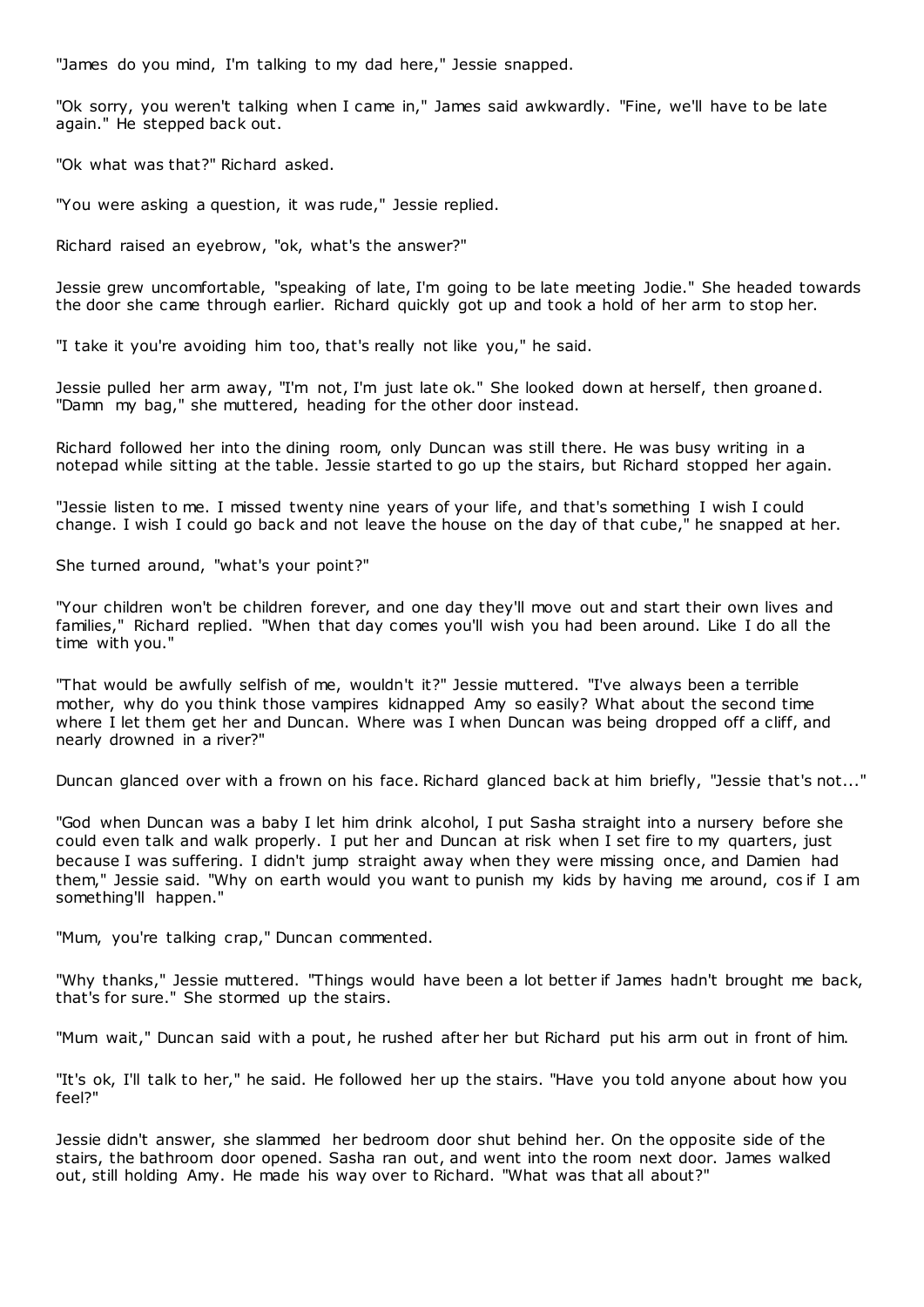"I obviously was getting somewhere, that's what," Richard sighed. He knocked on the bedroom door. "Jessie come on, it's not like that at all. Some of those things you said could have been said of James as well."

"Um, what things?" James said with a raised eyebrow.

The bedroom door opened, Jessie stepped out. "I'm done talking about it." She pushed passed Richard, then headed for the stairs.

"Ok I don't know what you guys are talking about here but, Richard you should back off," James said. He blocked Jessie's route to the stairs, then put his spare hand on her arm. "Jess, are you ok, is there anything I can..."

"I thought you were going to be late," Jessie grumbled. She walked around him and started going down the stairs.

James turned around, "where are you going? You said you were coming with me and the girls to the park after we drop off Duncan."

Jessie glanced back at him, "oh I changed my mind, roughly the same time I said I was going." She got to the bottom, and went out of sight.

James bit his lower lip, narrowing his eyes a little, "ok."

Richard stared at the stairs in disbelief. Then over to James and Amy. She looked up at her dad, "what's wrong daddy?"

"Nothing sweetheart," James said, shaking it off. He put her down on the ground. "Why don't you stay with your sister until Duncan and I are ready to go.'

"Ok," Amy squeaked, she ran into the room Sasha went into.

"How long's this been going on?" Richard asked, trying to sound calm but failing.

"A few months now," James replied. "I've been trying to figure out what I did wrong, but for the first time I'm stumped. If it was me, there's no reason to punish the children either."

Richard sighed and leaned on the banister, "she seems to be avoiding everyone, except Jodie that is. She told me that she doesn't trust herself with the kids."

"I don't see why she would be, and it doesn't explain why she's treating me like this," James said. "God knows I've tried everything, it's like I'm slowly losing her."

Richard frowned and shook his head. "You know her better than I do, and you have no idea why she's acting like this. This is going to be a challenge." He straightened back up, "so does she always talk to you like that, and is that really it between you?"

"Not always, it's usually when I ask her if she's ok or try to get her involved with the kids. There's only a few moments where she's fine," James replied. He glanced over at Richard, "actually, that isn't it between us, but I'm not saying it to her dad."

"Oh, you still sleep together. That's odd considering that she avoids you a lot," Richard uncomfortably said.

"I'm sorry but those are the only times where she seems her usual self, and is not treating me like crap. I take what I can get, you can judge all you want," James muttered. "Though, it's not the same thing in the morning."

"No no, I was not judging you. I was wondering why she'd still want to if she's acting like she's mad at you," Richard said.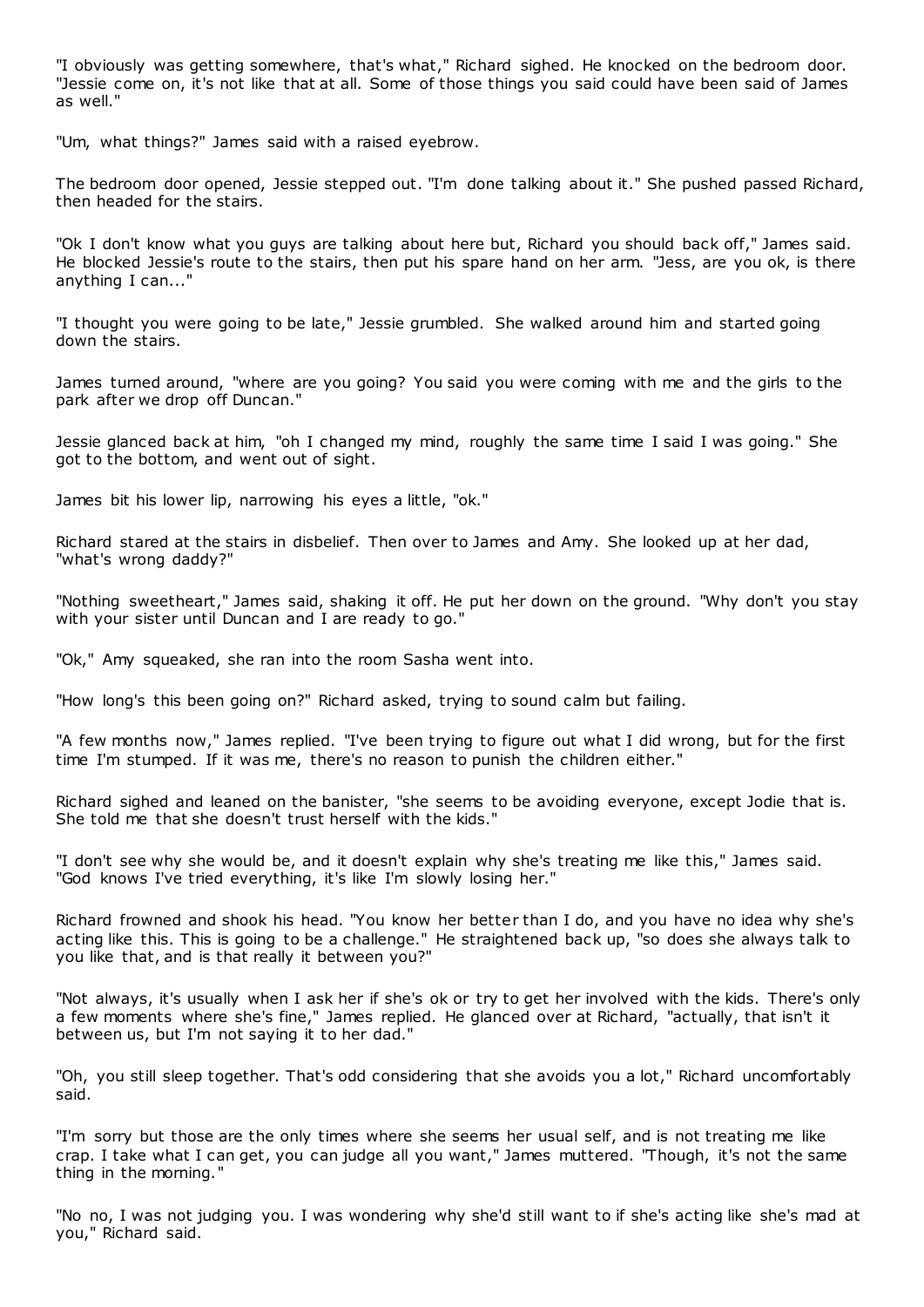"Yeah I know, I can't figure it out either," James said. "Look I have to get Duncan to school, or he'll be late again."

"No it's no problem, I'll let myself out," Richard said. He headed for the stairs, but James stopped him.

"Before you do that, can you help me find Duncan's P.E. bag?" he asked meekly. "I looked in his room and nothing."

"Sure, I'll look downstairs," Richard smiled. He headed down the stairs. He found Duncan sitting back at the table, looking sorry for himself. He walked over to stand beside him. "Chin up son, she'll be all right."

Duncan looked up at him, "I thought I was your grandson."

Richard smirked a little as he sat down next to him. "Some people say son instead of boy, or their name. Never mind. We'll figure it out."

"Mum was pretty cool and now, I hope she's not mad at me," Duncan said.

"I don't think so," Richard said. "Let me and your dad worry about her, you just worry about your homework."

"I done that," Duncan said.

"Good, but what's the deal about your P.E. stuff?" Richard asked.

Duncan pouted, "I don't want to go."

"Go to P.E. or school?" Richard questioned.

"Both," Duncan replied.

"Well if I understand correctly you will be getting five years off before going to Comprehensive," Richard said. "If you don't go, you might be just throwing away your little break."

"I know that, I just don't want to today," Duncan muttered.

"Surely a healthy boy like you does really well at P.E," Richard said.

Duncan shrugged, "not really, sometimes I throw a ball too hard and I break something."

"Apart from that I'd wager you'd be good at sports," Richard said. "And I bet there's at least one boy that annoys you. It'll be fun to show him up, right."

"All the ones who do are good at sports," Duncan said. "I don't care about it anyway, any idiot can throw a ball."

"That's true, it's not important. But on a day like this you'll be outside, and that's always fun," Richard said.

Duncan narrowed his eyes, "I'm not telling you where my kit is."

"You don't have to, I saw it behind the sofa in the living room," Richard smiled.

"Aaaw, you're mean," Duncan grumbled, folding his arms.

"No I'm not. P.E. days have got to be better than the ones without, it gets you away from boring school work," Richard said.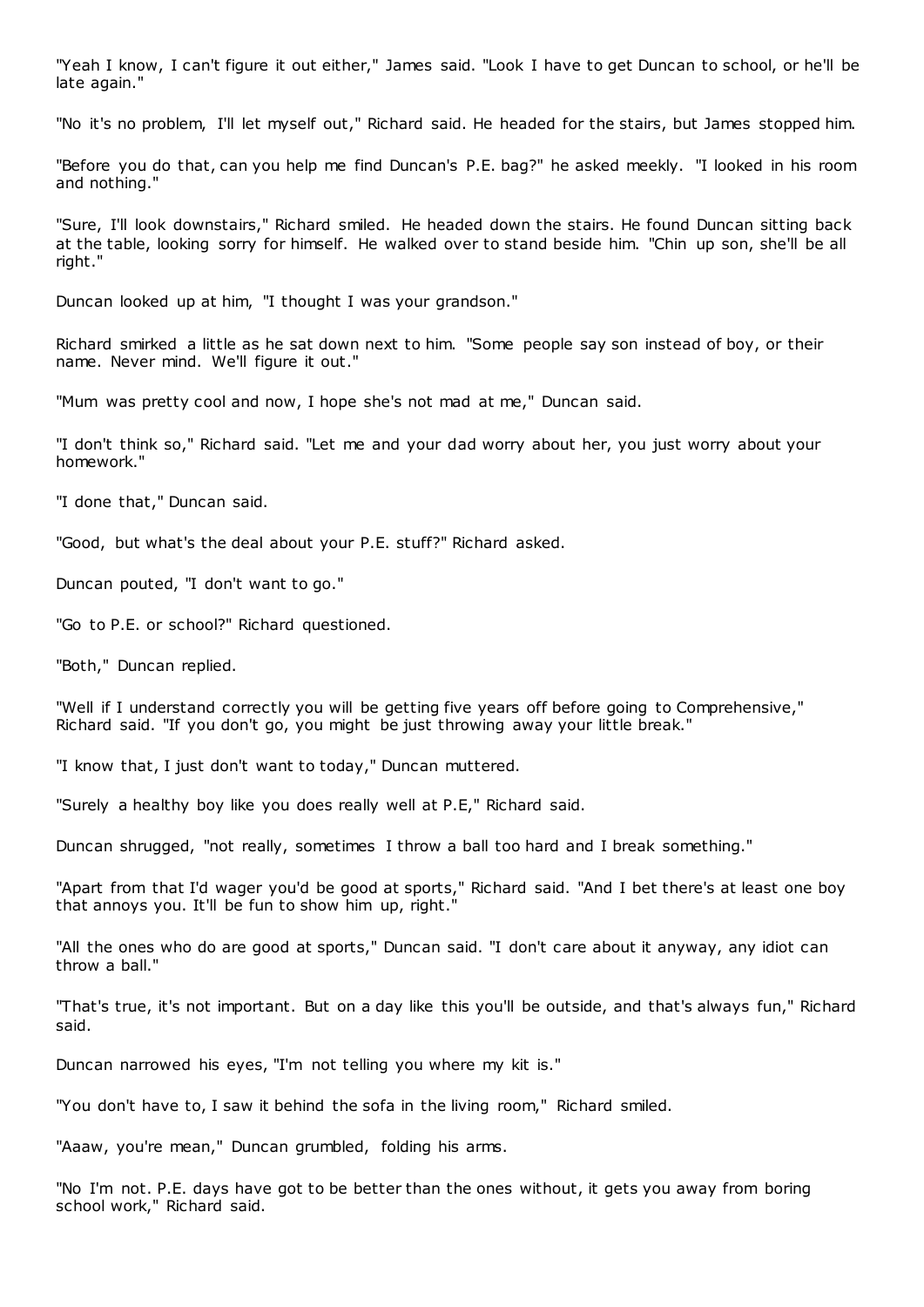"Yeah I guess so," Duncan pouted. He pulled himself out of his chair, "I'll get it." He walked into the living room.

#### **Several hours later The Leda:**

Harry was busy working on the computer on his desk when the door chimed. "Come in?"

Paris walked in, "Mr Kim."

Harry looked up, "oh you're here already. I wasn't informed."

Paris sat down opposite him, "I'll get straight to the point. I have an assignment for the Leda."

"What about the whole 'Slayer ferry' we're doing now?" Harry questioned.

"Oh don't worry about them, I will be asking them to stay aboard or join the other ship," Paris replied.

"Which other ship?" Harry asked.

"As you should know Voyager is ready to leave dry dock, and I want it to join you," Paris replied.

### **Half an hour later:**

"But why us? She never knew what she was doing with Starfleet junk and me well, I'm not even from this time," Kevin questioned.

Zare rolled her eyes while drumming her fingers impatiently, "I know more than you."

"We don't know what to expect on this mission, you two should join Security again," Paris replied.

"What is the mission exactly?" Kevin asked.

"The Crazy Horse sighted what seemed to be the Enterprise going into an unknown anomaly," Paris replied.

"But wasn't that destroyed?" Kevin muttered.

"Unknown anomaly, great send two starships into it," Zare grumbled.

"We won't send anyone until we get the results of the scans and find out what it is," Paris said. "We believe it's a wormhole."

"It could be a dimensional portal, that would be the only explanation for the Enterprise appearing," Zare said.

"It's a possibility but it's not the only one," Paris said. "Would you be interested in re-joining the fleet?"

"What about our duties here?" Kevin questioned.

Paris shrugged, "the Liger ship Lillyia is sticking around Federation space for now, Emma can do your job for you. We'll have to think of something else when they're gone, unless the other Slayers refuse the offer."

"Somehow I doubt Ylara and James would be interested so we're probably ok," Zare said.

Kevin started smirking, "Ylara on a starship, that's a recipe for disaster. I doubt she's even been asked."

"She has actually. She is interested," Paris said. "I haven't asked Stuart yet, it would depend on his wife too but I'm predicting he will join."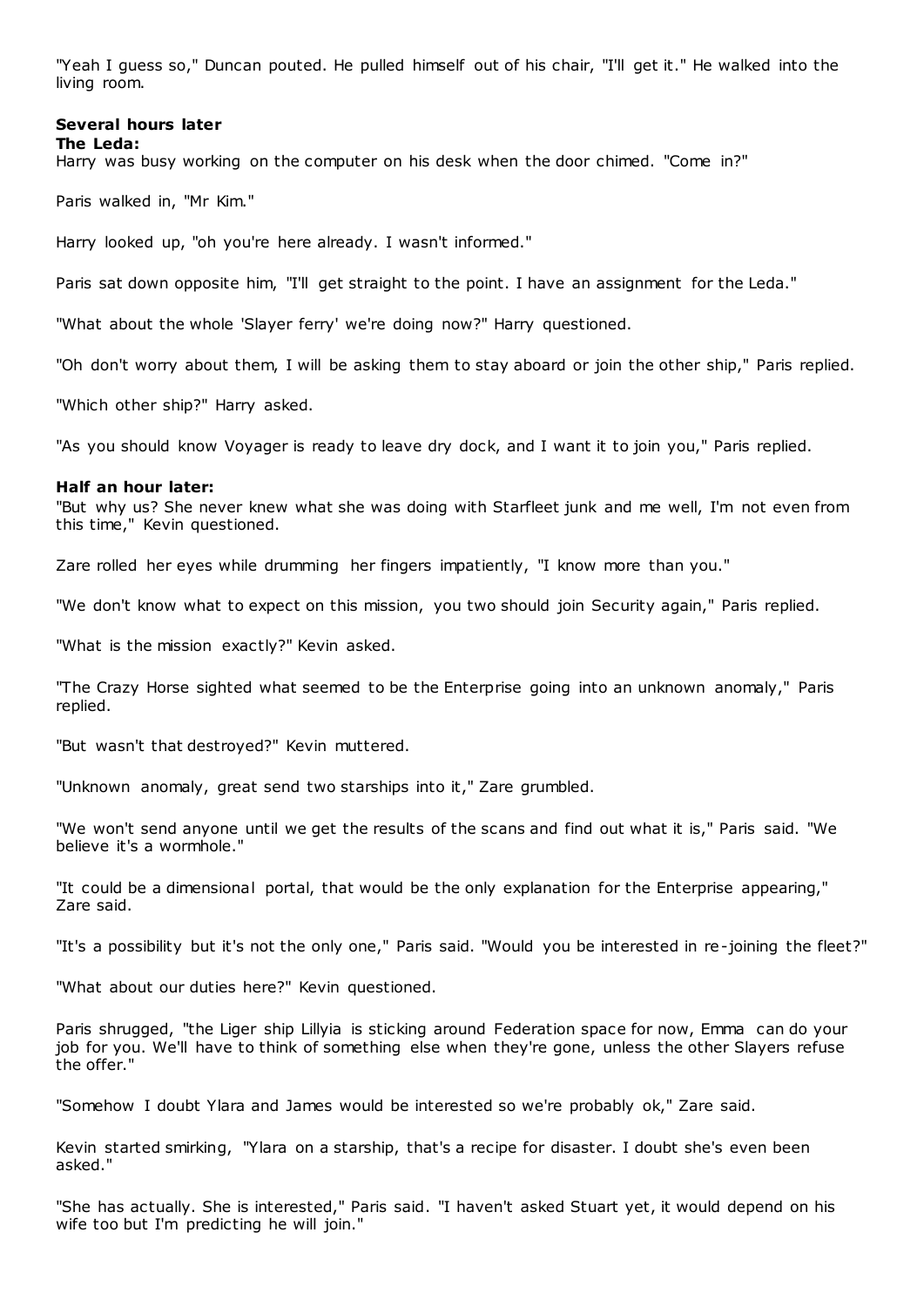"I doubt it. He has a family which would be better off on Earth," Zare said.

"I'm aware of that," Paris said. "If my son decided to go back then I'm sure he will decide to too."

"Unless you tell him Tom is re-joining," Zare said with a smirk. Paris raised an eyebrow. "We'll get back to you ok."

# **Durham:**

Jodie and Jessie walked into a small café near one of the bridges. They sat down at one of t he smaller tables.

"So, you told dad everything," Jessie said.

Jodie grew uncomfortable, "I didn't tell him everything Jess. I didn't tell him about your little plan that makes no sense."

"It's not a plan," Jessie muttered. "I thought everything was between us."

"It was. I'm just really worried about you. This is getting out of hand. You could at least talk to James and maybe tell him what you're doing," Jodie said.

"I can't, not yet," Jessie said. "There's no point in talking to him, he'll only make me feel better for a small amount of time. Besides, I've probably snapped at him one too many times already, he probably doesn't care now."

"Yeah he probably doesn't. Oh did I mention that I saw a pig fly across the sky yesterday, and the ground got really cold as hell froze over," Jodie muttered.

Jessie raised an eyebrow, "don't you think I get enough sarcasm?"

"No, I'm just pointing out that it's never going to happen," Jodie replied. "Look that guy's just as nuts about you as ever. It's beyond me, you're treating him like one of those guys who thinks raising and making the kids are the woman's job and he does nothing, except roles reversed."

"Ok that's enough. I didn't meet up with you to discuss my marriage problems," Jessie said.

"But that's all we ever do when we meet up," Jodie said.

"Look either shut up about this or I'll go," Jessie said.

Jodie sighed, "fine."

# **Meanwhile**

# **James/Jessie's place:**

Sasha and Amy sat in the corner of the living room, surrounded by a few toys. Sasha was busy brushing a doll's hair. Amy grabbed one of the other dolls, then stuck the feet of the doll into her mouth.

"No, don't do that," Sasha moaned.

Amy looked at her innocently, she muffled something that wasn't easy to understand.

James stepped into the room. Sasha ran over to him, still cradling her doll. She gently tugged on his leg. "Daddy, Amy's eating my dolls again."

"Oh not again," he sighed. He walked over and knelt down in from of Amy. He held out his hand, "honey, give me the doll."

She pulled the doll out of her mouth, then placed it in his hand. She smiled sweetly, "sowwy." She then stuck her thumb into her mouth instead.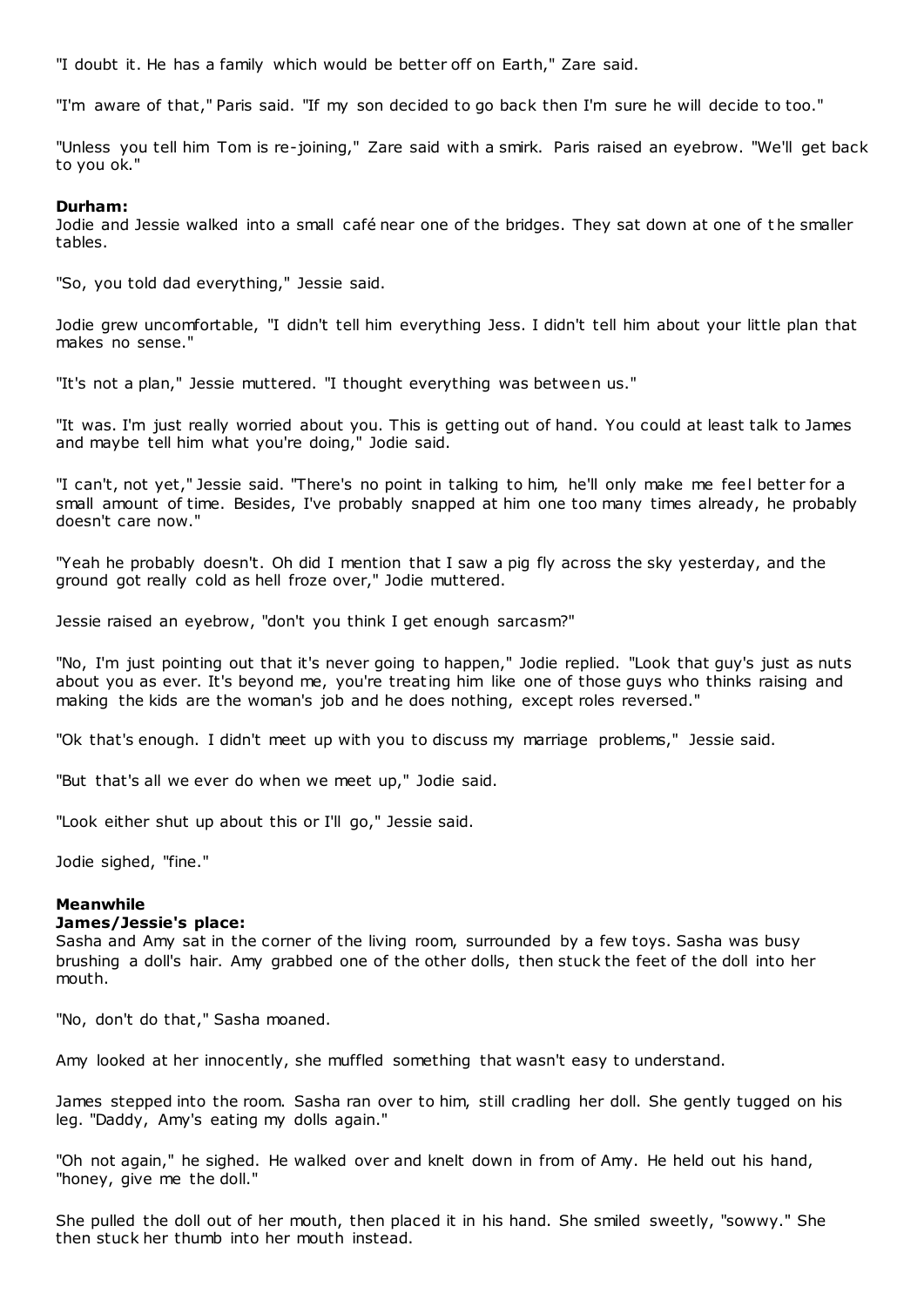"When are we going back out?" Sasha asked.

"Round about nowish, Duncan'll be out for lunch in ten minutes," James replied.

There was a knock on the front door. He headed towards the far living room door, walked through it and opened the front door.

"Brilliant, my day's now complete," James muttered.

"May I come in?" Paris asked.

"Depends, what do you want?" James questioned.

"Well I'm here to discuss something with you and your wife," Paris replied.

"She's not here, bye," James said. He tried to close the door but Paris stepped half in. "Ok this is an invasion of privacy."

"You can talk to her about it later. It is urgent so can you at least hear me out?" Paris questioned.

"Why, you never heard me out when you should have," James replied.

"Surely you understand that I couldn't just trust you blindly," Paris said.

"Well you know better next time," James said. "Now get out of my doorway or I'll push the door closed with you still there."

"Starfleet want you and Jessie to re-join Voyager or the Leda," Paris said.

James stared blankly at him, "what?"

"We're not sure what to expect on this mission, and it's agreed that Voyager should get some of its old crew back," Paris said.

"All right, you can come in, but only for two minutes. I could do with a funny story," James said. He got out of the way of the door and walked back into the living room. Paris sighed before closing the front door and following him in.

Sasha looked up then pointed a finger at him, "hey it's that mean old guy."

"Sweet," Paris muttered.

"You're wasting your two minutes," James said.

"We've got two good promising jobs for the both of you, and that's each. You can go on either ship if you decide to join us," Paris said.

"There's one problem, ok two, neither of us are Starfleet Officers," James said.

"A lot of the people we chose are not, we still are low on people," Paris said.

"Shame," James muttered.

"So what's the other problem?" Paris asked.

"I spent one too many years on Voyager, I really don't want to go back. There's too many unpleasant memories there. Also it would be better for the kids if they were raised on a planet, not a starship," James replied. "We do have a good home here too."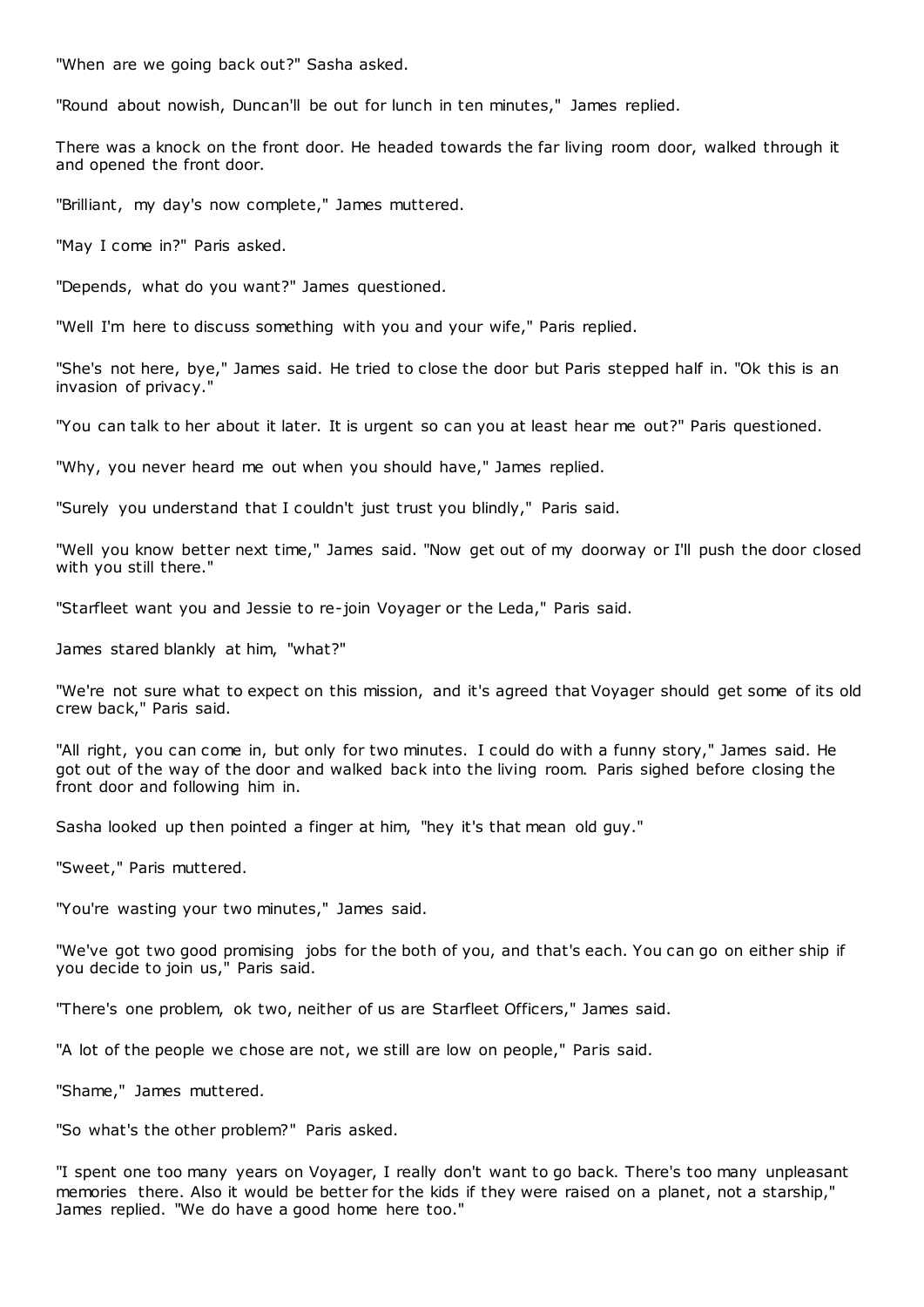"I see, there's not one part of you that's interested?" Paris questioned.

"Not really, and I'm sure Jessie's response will be the same," James replied.

Paris sighed, "the re-launch of Voyager will be in a week. If you change your mind, you know how to reach me."

"I doubt we will," James said.

"Ok then, I'll let myself out," Paris said. He went back the way he came.

# **Runabout 3:**

Only a dozen people populated the passenger area. Craig and Faye were amongst them.

"So what have you been up to?" Craig asked to break the silence.

"Nothing much. Going back and forth between Earth and Betazed a lot, writing, little uninteresting things," Faye replied.

"Oh ok, well that killed ten seconds," Craig said.

"I have an annoying roommate on Earth," Faye blurted out. "She listens to rap and R'n'B music ."

"Uh huh," Craig said.

"What about you then?" Faye asked meekly.

"What I've told you already, picking fights with vamps a lot of the time. Every now and then I'll return to Earth for a visit," Craig replied.

"Oh, how's your nephew?" Faye asked.

Craig shrugged, "beats me, I haven't seen him in ages."

Faye frowned, "why not?"

"Even if I wanted to dare be in the same room with that piss head Daniel, I doubt he'd let me see Scott," Craig replied.

"Oh yeah, I forgot that Daniel looks after him," Faye said.

"I wouldn't mind seeing him, but I hate to know what things Daniel's taught him," Craig said. "It would be nice to know if he's ok though."

"Yeah maybe you should look him up when you get back," Faye said.

Craig nodded, "I probably will, but when he's with a babysitter or something." Faye shook her head.

## **One of Durham's Primary Schools:**

A group of about twenty 8 and 9 year old kids were in a large field, playing Rounders. Two teachers were standing around doing nothing really.

Duncan was standing at one of the base things, looking a little bored.

One kid swung the bat, the ball went flying high in Duncan's direction. He only watched as it went a few metres above his head, and into the trees behind him. "Crap," he muttered as he ran after it.

"That's out of play, we'll get another ball," one teacher said. The second teacher passed a different ball over.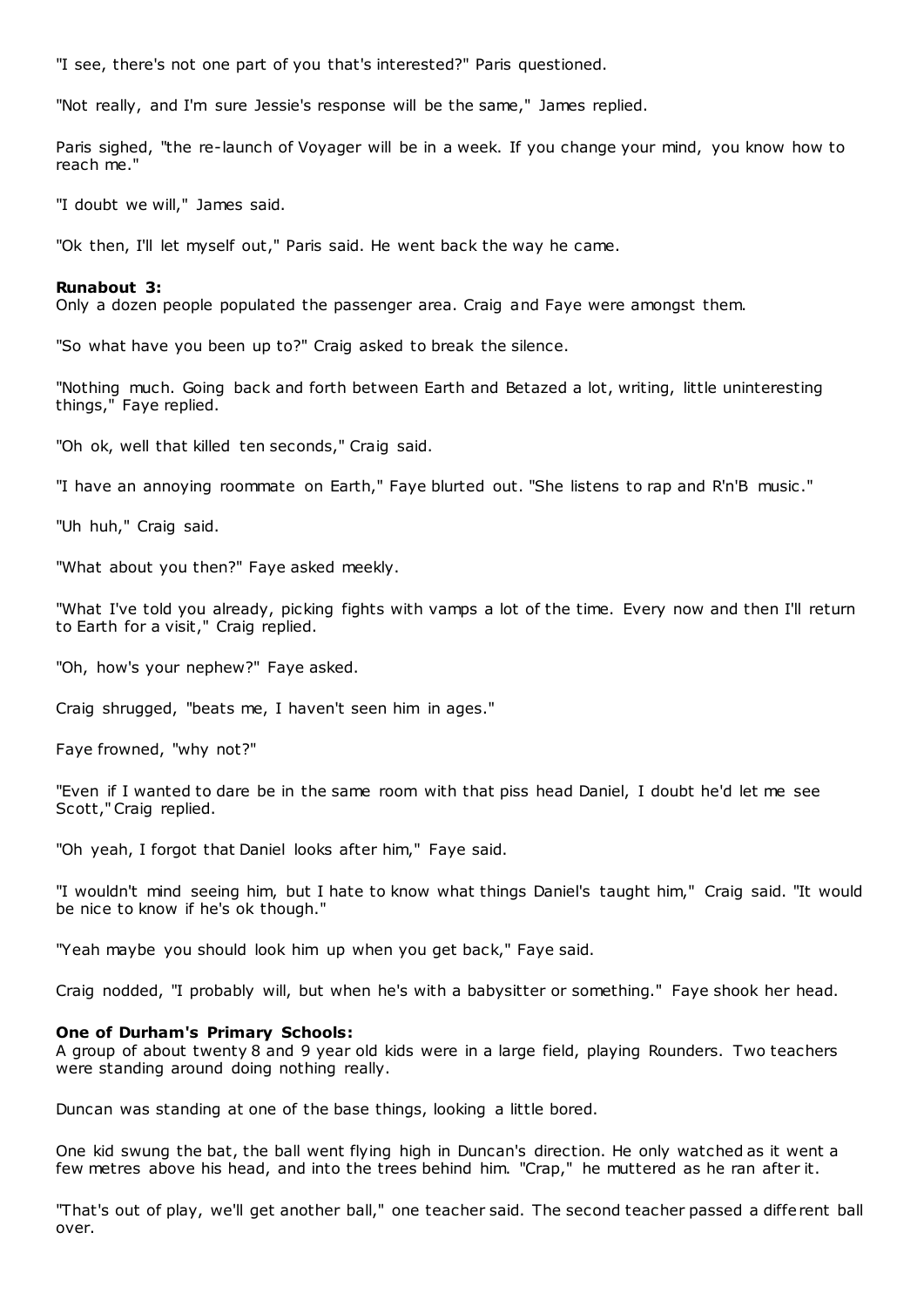"Where's Duncan?" he asked.

The first teacher sighed, "he must have went after the ball." She ran towards the trees.

Duncan meanwhile had found the ball lying next to one of the bigger trees. He knelt down to pick it up, a rustle in the tree branches made him stop and glance over. A figure stepped out from behind the tree and grabbed him from behind. He quickly put a hand to his mouth then lifted him up.

A few other men vacated their hiding places. One of them pulled out a knife. Duncan immediately started squirming and tried to yell but couldn't.

The teacher arrived on the scene, she gasped in shock. "Hey, put him down!"

The other guys quickly ran off. The one who had Duncan growled at her, then he tossed him aside so he could run off. Duncan landed right next to the tree, and bumped his head on one of the big roots.

The teacher rushed to his side, "Duncan can you hear me? Ohno."

# **Indiana:**

Phoebe groaned and shook her head. She picked up a coffee jar, put it on her lap. "Now what do you say?"

"Gimme!" Yasmin yelled out. She leaned forward to grab it, Phoebe quickly put it behind her back. "Why do you keep torturing me?"

"I'm not, I'm trying to teach manners and stuff," Phoebe groaned into her other hand.

"Why?" Yasmin moaned.

"You know, to get you to act a little saner or something," Phoebe sighed. She heard a knock on the front door so she got up. "Stay, I'm not finished with you yet." Yasmin rolled her eyes.

Phoebe made her way over to the front door, she looked through the peep hole before opening it. "Admiral, what can I do for you?"

Paris stepped inside, "I was wondering if I could talk to you and Miss Yasmin."

"Um ok, come in," Phoebe said. She stepped out of the way so he could walk in.

# **Durham:**

Jessie walked through the front door, and shut it behind her. She dumped her bag on the table next to it. A voice was coming from the living room. She stepped into the living room, but found no one there. The voice was coming from the computer, a woman was on the screen.

"We sent him to Durham hospital. We apologise for this, we take full responsibility for what happened," the woman said. "We've already gotten Security checking for these men. Again we apologise." The screen turned back to normal view.

Jessie's eyes were now wide and her face was a little paler. She pressed a button on the computer. The woman appeared on the screen.

"Hello this is Miss Winsburn of Durham Primary School. I'm afraid Duncan has been in an accident. A couple of men grabbed him, he bumped his head during their getaway, luckily there was no other injuries as we could see. We sent him to Durham..." she said. Jessie pressed the button again.

"Oh god," she stuttered. She rushed back out of the living room, then out of the house.

# **Durham Primary School:**

James, Sasha and Amy were waiting by the school gates with lots of other parents. A lot of children ran out of the school as soon as the bell rang.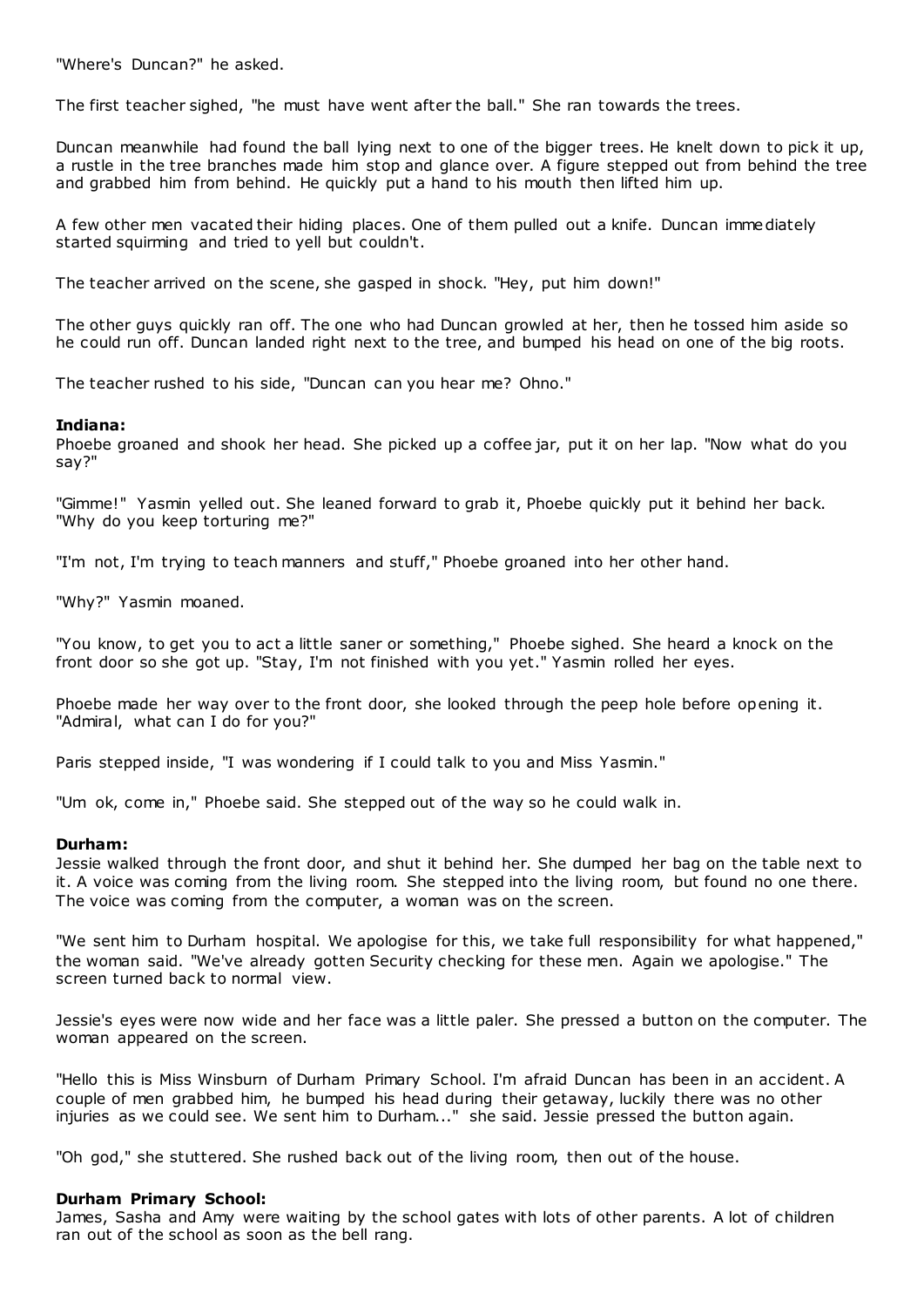All but a few parents were left behind minutes later. A teacher came out with a few children. The teacher said something to them, then they ran off to their parents.

"Where's Duncan?" Sasha asked.

"I don't know, not detention. Those were detention students," James replied uneasily.

A few more teachers stepped out. One of them spotted him, she made her way over. "Mr Stuart?"

"Yeah that's right, where's Duncan?" James questioned.

"Your son was in an accident, he hit his head during a fall," the teacher replied. "He's at North Durham now."

"What kind of accident?" James asked.

"A man grabbed him, others were there. One had a knife. During their escape the man just dropped him," the teacher replied.

James knelt down to pick up Amy, he stood back up and held his hand out for Sasha. She took it, he led her away.

## **A space station orbiting Earth:**

A familiar Doctor was performing surgery on a man lying on the biobed. Nikki was by his side, assisting him.

"I'm just suggesting that you should at least think about it," Nikki said.

Doctor Jones raised his eyebrow, "somehow I don't think the patients would appreciate that somehow. Now pass the regenerator."

"Ugh ok," Nikki groaned. She handed him a regenerator. "Come on, give me one good reason why not."

"Well right now we've got a patient who needs us. If he dies while I'm discussing painting the wards with you, we won't even have the option," Doctor Jones said.

"Good point," Nikki said. "We'll talk about it later."

# **A little while later:**

The pair stepped into a waiting room where a family of three were waiting. The woman stood up, "well?"

"Your husband will be just fine," Doctor Jones replied. "He will have to stay in the ward for a night, he still has that stomach bug that made him collapse in the first place. Of course it's nothing a little pink paint won't cure."

Nikki smiled, raising her shoulders. "Pink's soothing."

"You're getting mixed up with another colour," Doctor Jones muttered. "Seriously he should be fit by the morning."

"But he's already fit," Nikki commented. The woman and Doctor Jones stared at her in annoyance.

"The healthy kind of fit," he said.

"Oh right, I'll show myself out," Nikki giggled nervously. She rushed out.

Doctor Jones shook his head, "don't mind her, her people haven't even heard of counselling yet."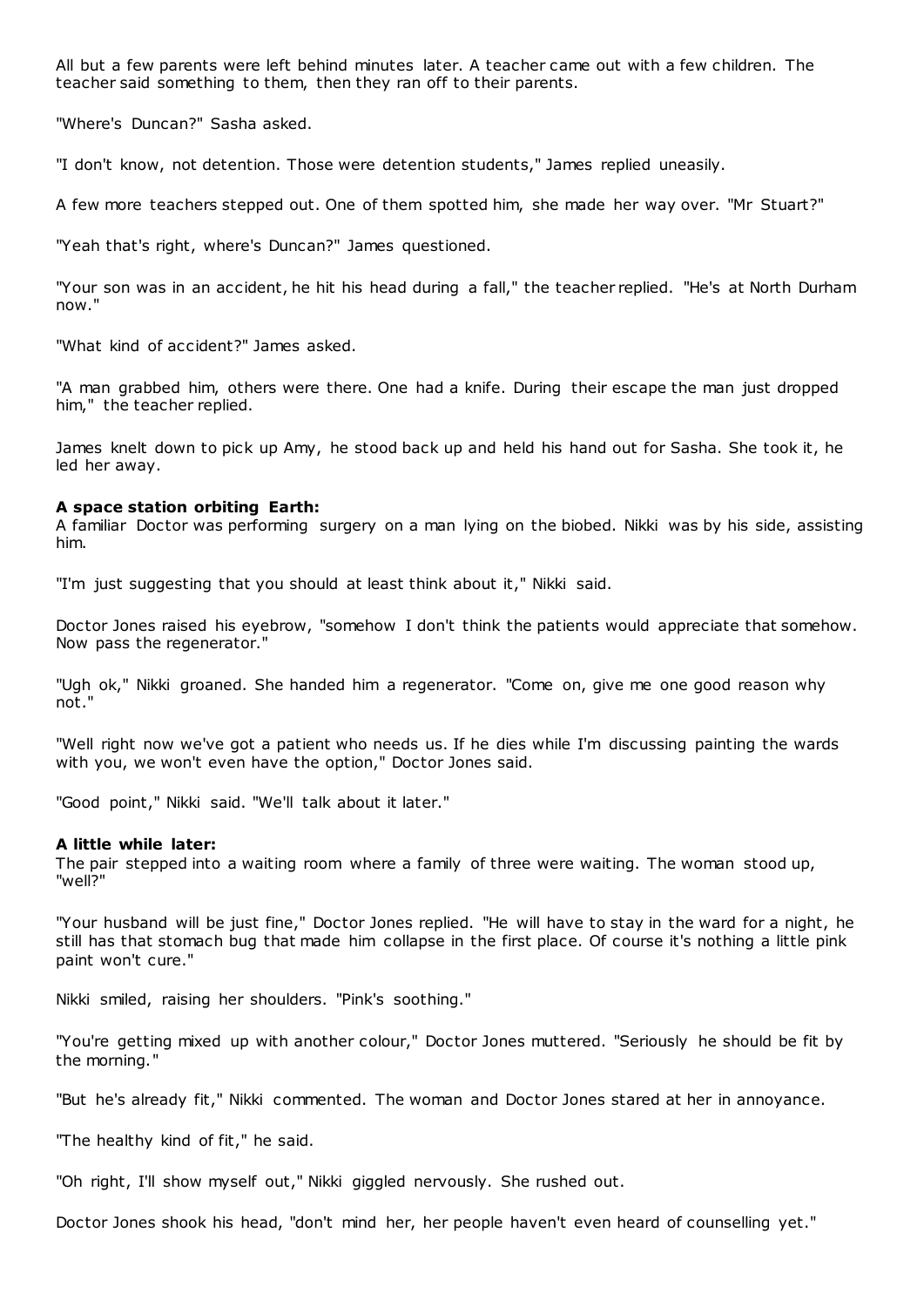In: "Comm Room 2 to Doctor Jones."

Doctor Jones tapped his commbadge, "yes?"

In: "You have a transmission coming in from Starfleet Headquarters, it's urgent."

"On my way," Doctor Jones said. "If you'll excuse me?" He stepped back out of the waiting area. Nikki was standing beside the door thinking.

"Is it green or yellow?" she questioned. Doctor Jones shook his head and walked away. "What?"

# **Indiana:**

"Now let's try again," Phoebe sighed. She held out a knife, "now what do you say?"

"Want now?" Yasmin said meekly.

"No, it's 'get rid of it, it's dangerous'," Phoebe groaned. She dumped the knife on the sofa. Next up was a cup of coffee.

"Yummy?" Yasmin said.

"Oh my god, you're impossible," Phoebe groaned. She dumped the coffee on the table as she got up, she stormed into the kitchen. Yasmin reached out to get the cup but Phoebe ran back in and grabbed it, then ran back into the kitchen.

"How does she do that?" Yasmin asked herself. She eyed the computer sitting nearby. "Hmm?" She walked over to it, while looking at the kitchen door she typed in a few commands.

The computer responded, "preparing to send message to Admiral Paris. Please record your message now."

Yasmin knelt down and started whispering into the computer, "hey Paris, I'll take it, as long as you don't let my aunt aboard. Oh and there has to be free coffee, right?"

### **North Durham Hospital:**

Jessie rushed down a corridor, stopped at one reception. "Excuse me, my son was brought in here."

"His name please," the woman there said.

"Duncan Stuart," Jessie replied. "Do you know if he's all right, it isn't serious."

"Miss I don't know yet, he's in room 220 but you'll have to wait outside until the doctor comes out," the receptionist said.

"Gee, you didn't get this job because of your charming personality," Jessie muttered. "I'm just worried about my son."

"I understand, there's no need to be rude," the receptionist said.

"So it's ok for you to be then, I'll remember that," Jessie grumbled. She stormed away, and stopped in front of room 221 and 220. She sat down on the chairs there, then buried her face in her hands.

The 220 door opened, a male middle aged doctor walked out. Jessie quickly stood up, "doctor, how is he?"

"Are you a relative?" he asked.

"I'm his mother. He is going to be ok, right?" Jessie replied.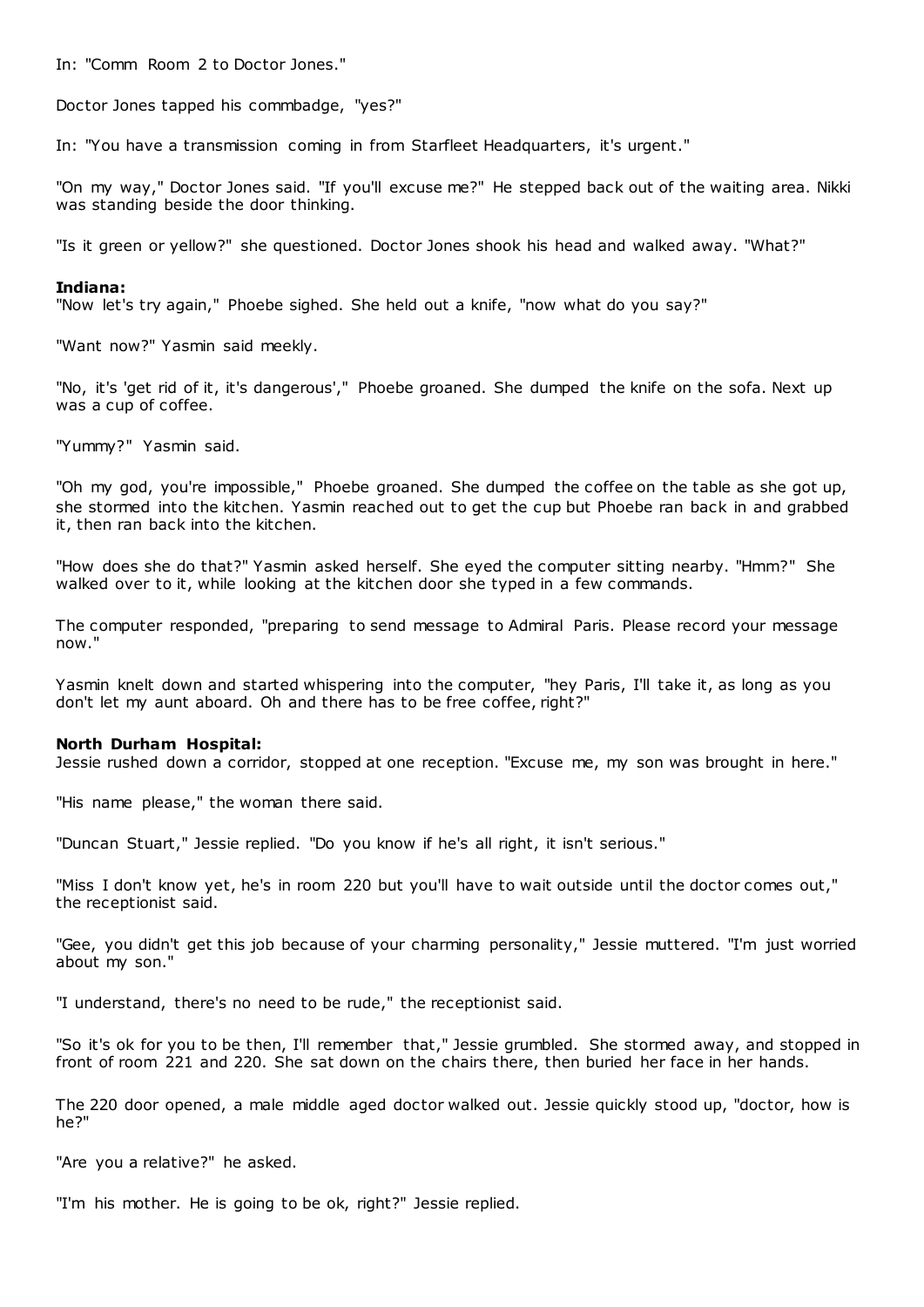"He hit his head pretty hard, he is still unconscious and he's going to have a lot of headaches over the coming week," the doctor replied. "We've prescribed him pain killers, he will recover with a lot of bed rest."

"Oh, can I take him home when he wakes up?" Jessie asked.

"Sorry, I recommend he stays here overnight for observation," the doctor replied.

"Wouldn't he recover quicker at home, where he's more comfortable," Jessie said.

"Yes but we have to make sure that his little bump didn't do anything else. There's a low chance it did, but we want to be sure," the doctor replied. A different doctor walked up to him and whispered something to him. "Will you excuse me, I have another patient to attend to. I'll be right back."

"Wait, can I see him?" Jessie asked.

"Not until our receptionists check your son's file to see if you're who you say you are," the doctor replied. "We've had a lot of people pretending to be someone else to get to patients."

"Don't I know it," Jessie muttered. The two doctors headed away.

Meanwhile James had gotten to the reception. He headed towards Jessie. "Jess, how long have you been here?"

"Not long," Jessie replied. "He's hurt his head pretty bad, somebody did this. How could someone do this to him?" She stepped over so she could wrap her arms around him. "I hope he's going to be ok."

James put his own arms around her, "he will be, he's tough remember."

"Yeah I guess," Jessie sighed.

A young woman walked over to them. "Excuse me, I've checked Duncan's file, you're free to go in now."

"One of us should stay out here with the girls until he's awake, they could get upset if they see him like that," James said.

"Ok I understand, I'll do it," Jessie muttered.

"No I will. You're more concerned than I am," James said.

Jessie smiled weakly at him, "that's a first, it's usually equal."

"Yeah but I've been in hospital lots of times for worse head injuries, and I'm ok. I know he'll be happy with a few days off from school," James said.

"Yeah he will," Jessie said. The young woman walked away as Jessie went up to the door. She went inside.

Duncan was lying in a bed, fast asleep with a little bruise on his forehead. She sat down on the chair beside him, and reached out to gently stroke away strands of hair out of his eyes. She leaned over to kiss him on the top of his head.

He started to open his eyes, he looked up at her groggily, "mum?"

"Yeah it's me. How are you feeling?" Jessie said.

"Crappy, my head hurts," Duncan replied. "Where's dad?"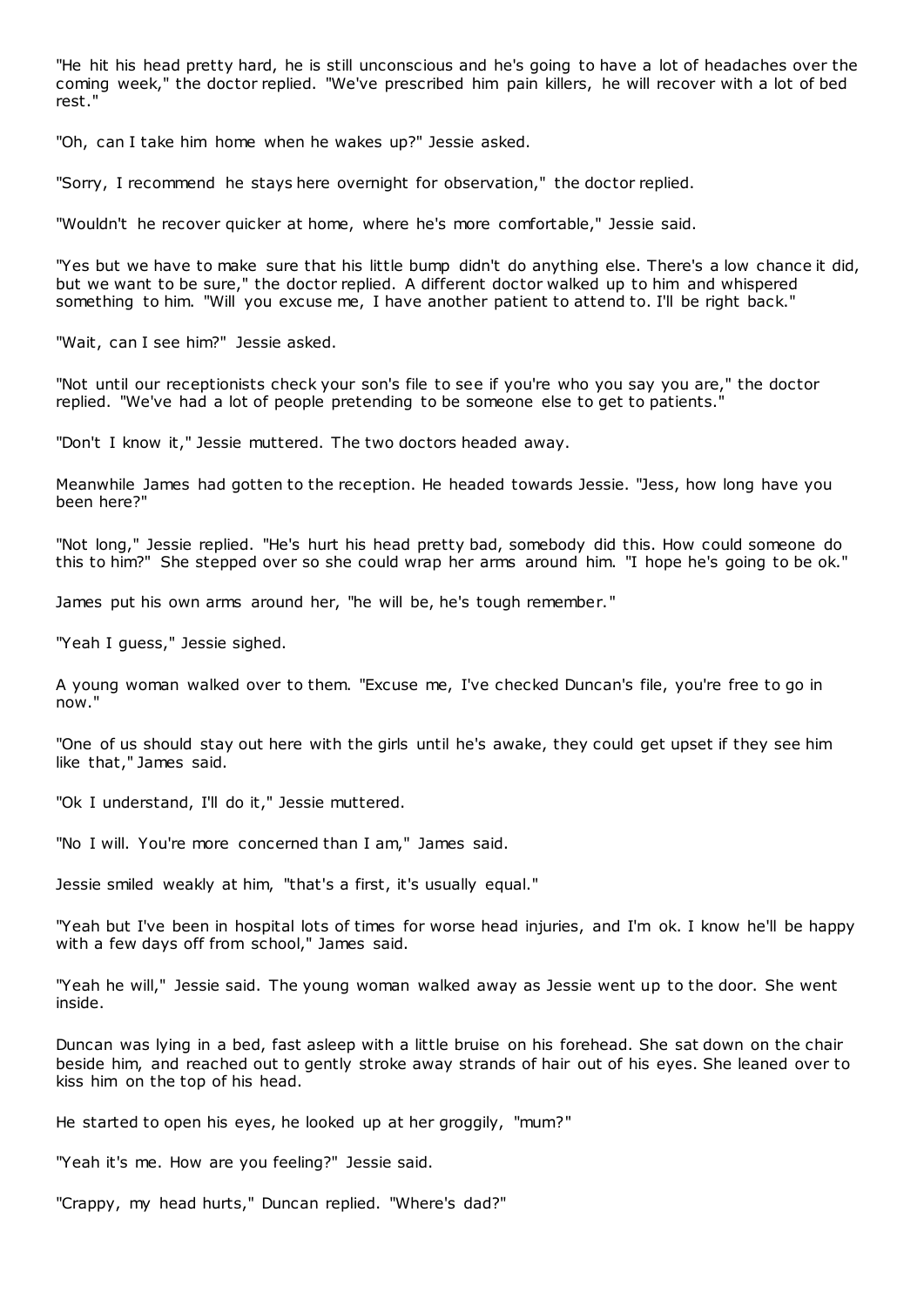"Just outside," Jessie replied.

"Can I go home now?" Duncan asked.

"Sorry, they won't let me until tomorrow," Jessie replied. "Don't worry though, I'll be here with you ok."

"I thought you said you didn't like being around us cos you think you'll mess up, or something," Duncan said.

Jessie looked down at her hands, "um, I'll get your dad in as you're awake." She walked over to the door and opened it. "He's awake." She moved away.

James and Sasha came in. "Hi Duncan, how are you?"

"Head hurts," Duncan replied. Sasha reached up to pat him on the left hand.

James put Amy down on the chair next to the bed. "Who did this to you?" he asked.

"I think they were vamps but it was day," Duncan replied.

"The goons, don't they ever give it up," James muttered.

"Obviously not. No doubt they'll keep trying," Jessie said.

"No they won't, not after I get through with them," James said.

"Not now mister, you need to keep an eye on the kids. You should know better by now," Jessie said.

James sighed, "you're right, I knew that. I meant later."

Amy tilted her head a little, "Duncan's face funny colour."

"Thanks, I feel better already," Duncan muttered.

### **The space station:**

Doctor Jones sat down behind his desk, Nikki stood nearby. "I don't understand this at all. I thought for a mission this important you'd have a more qualified crew."

"Yes senility's a sad case. We usually put our senile and crazy people out of their misery," Nikki commented.

"Yes Nikki but this isn't Mercury," Doctor Jones groaned.

"The ex Voyager and Enterprise crew are the most qualified. Your people spent a lot of time in the field under extreme circumstances. Not many officers would be able to handle a mission like this," Paris said.

"Yes but some didn't even have jobs," Doctor Jones said.

"There are a lot of job possibilities, we have thought this through you know," Paris said.

"Really? It seems pretty strange to me," Doctor Jones muttered.

"It sounds good to me, sign me up," Nikki said.

Paris smiled, "good, it would seem that you're the only medical 'officer' to accept right now."

"Ooh goodie, my own Sickbay," Nikki giggled.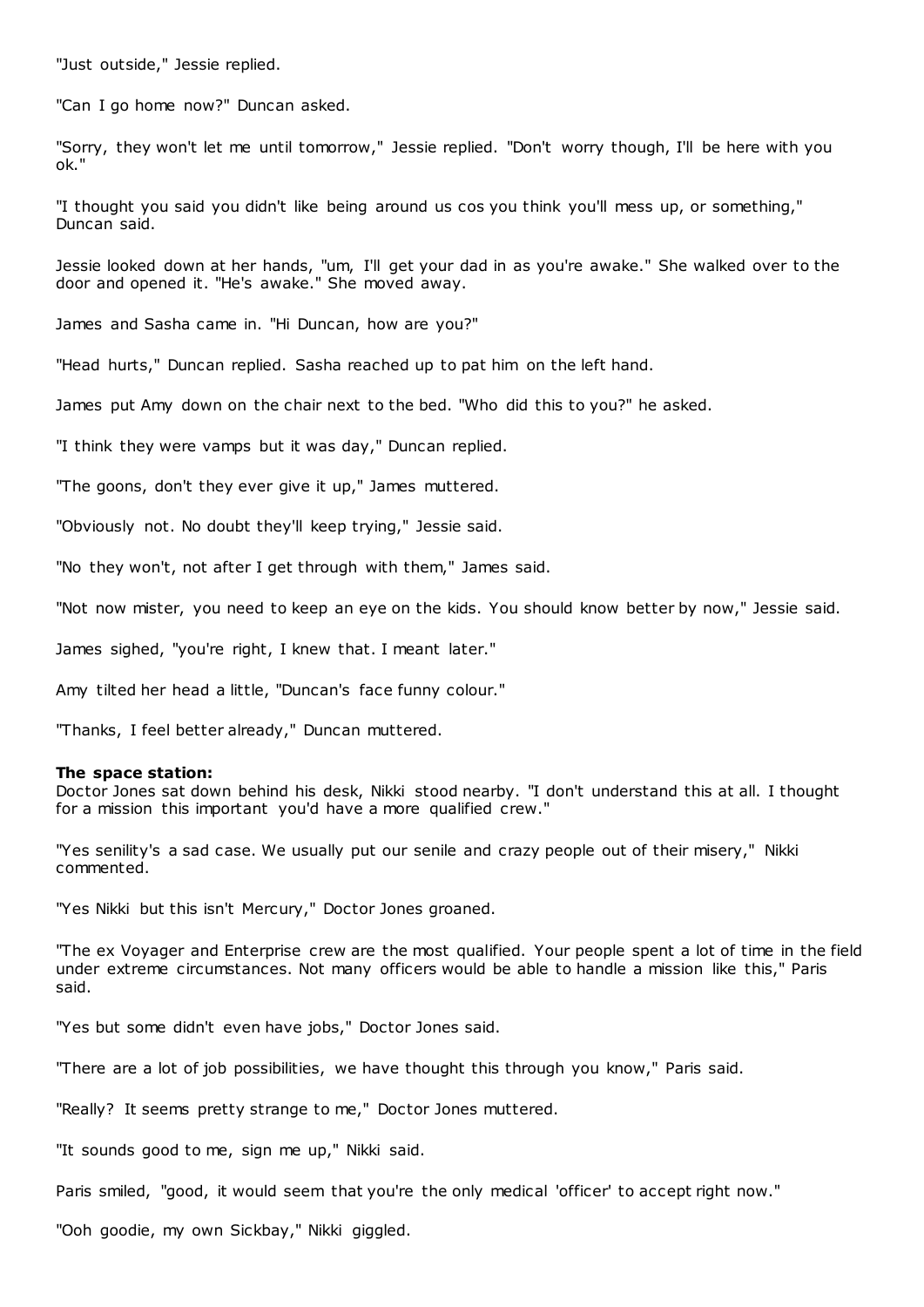Doctor Jones' eyes had widened in pure horror, "I'm in too, just don't let her be in charge of a Sickbay."

"Why not, we have two to organise," Paris said.

"I'll show you," Doctor Jones said. "Nikki, what is CPR?"

"Um, Chronic Pee uh... Rhydrome?" Nikki replied.

"I see your point," Paris muttered. "I thought she was Tolg at one point."

"It would appear that the Tolg knowledge in her head is depleting, if she was Borg we'd have no problem. Tolg thrive on corpses, and she's not a corpse," Doctor Jones said.

"I don't look like one anyway, I spent ages in the tanning salon," Nikki said.

"I don't really know much about Tolg's sir, I'll get back to you someday on that," Doctor Jones said.

"Well I'm glad you both decided to join. I still need one more chief medical officer for the other Sickbay," Paris said.

"There must be plenty of capable doctors that are willing to take over that job," Doctor Jones said.

"You'd be surprised at how wrong you are," Paris muttered.

# **Later that day North Durham Hospital:**

Two medium chairs were facing each other so Sasha and Amy could sleep on them. They both had a jacket covering them. Duncan was still in his bed, curled up in a ball, with only the top of his head showing from underneath the covers.

James and Jessie were sitting on different chairs, both of them wide awake.

Jessie broke the silence, "I thought it would be easier."

James glanced at her, "you thought what would be easier?"

She stared at him with wide eyes, "oh, never mind." She turned away.

James sighed, "Jess, talk to me. What were you going to say?"

Jessie turned her head to watch Duncan sleeping. "I thought it would be easier to stay out of the way, then stuff like this wouldn't happen."

"What are you talking about? This had nothing to do with you," James questioned.

"You wanna bet," Jessie muttered. She glanced back at him, "I do everything all wrong. If it wasn't for me he and Amy would never have been kidnapped at all, let alone twice in a space of a month."

"You did everything you could, we both did. You're being too hard on yourself," James said.

Jessie shook her head, "no, no I'm not. For once I'm being just right on myself. For years I've had this tough persona going on, it was believable to me for a while but I know better now. All of the recent deaths, kidnappings, they've taught me that."

"I can safely say that I know you better than anyone else. I don't see any fake tough persona on you at all. You've always been the strongest out of the two of us," James said.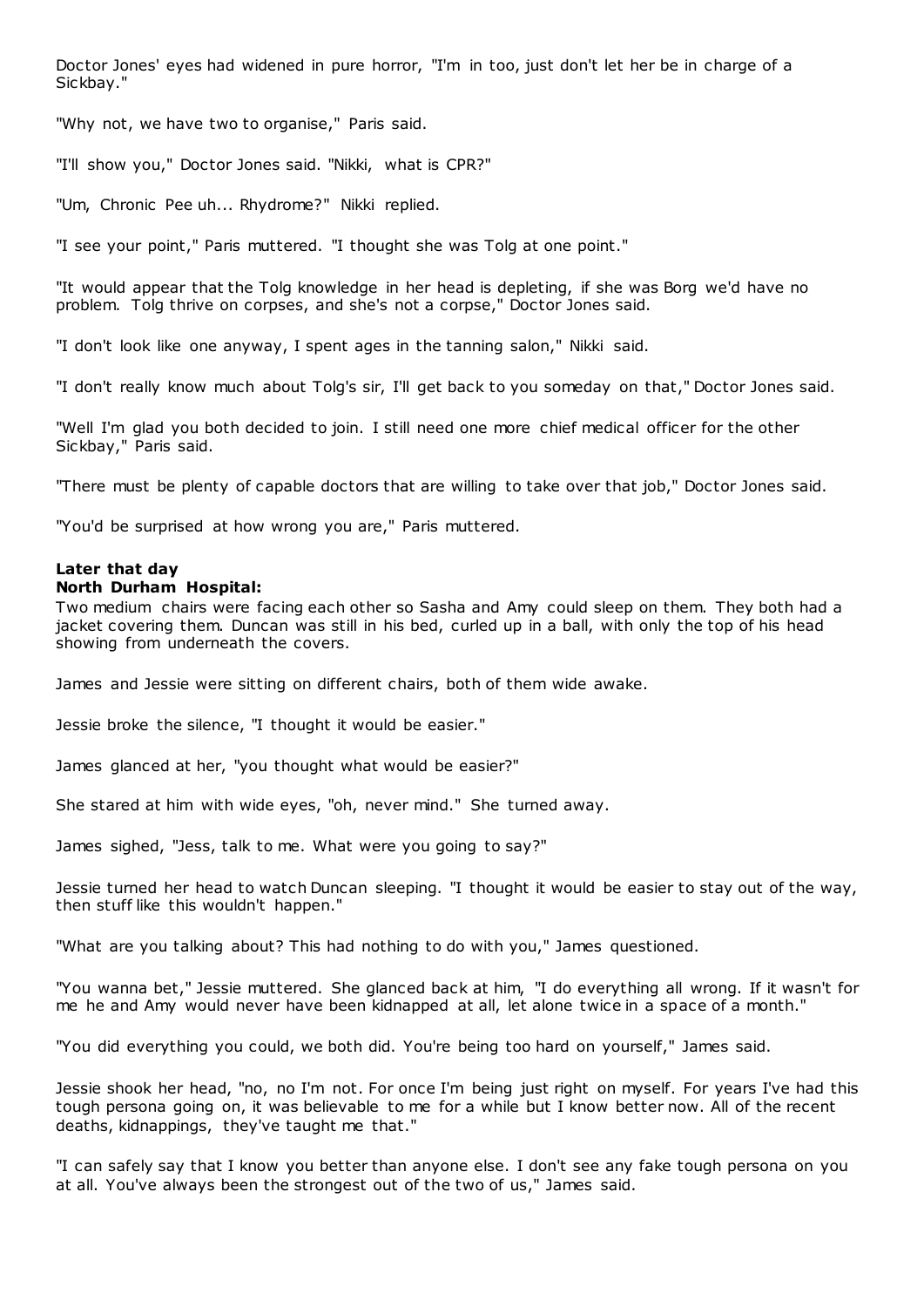"I don't feel strong," Jessie said. "When Amy's twin died it felt like a part of me went with her. Then mum died, Lena, Danny, Ian. Each one of them took something away." She put her hands across her face. "I was so scared that something would happen to you or the kids, so I tried to keep my distance."

"So you wouldn't feel as bad if something did?" James questioned.

"That's it exactly," Jessie nodded her head. "But when that woman contacted the house about Duncan, I was terrified. I haven't been in a long time, not in that way. The distance thing just made me feel worse about it, my dad was right, damn him."

"You're always going to care deeply for your children, Jess. Nothing you do is going to change that. But the question is, do you really want that?" James said.

"I really don't," Jessie muttered. "There's got to be something we can do besides hunting these creeps. I want our children to be safe, I don't know how I'd feel about sending Duncan back to that school as they know he goes there. And they'd expect our daughters to go too."

"There is something we can do," James said. "Paris called by today, he wants us to re-join Voyager for a mission."

"That's weird, we're not even Starfleet," Jessie muttered.

"I know, I didn't ask. I turned him down, but we can still take it, if you want," James said.

"Yeah like our kids were safe on Voyager," Jessie said.

"They will be safer. On Earth a vampire can strike at any time and place. But with all the security measures built in on starships lately, a vampire wouldn't get aboard and they wouldn't even know we were going," James said.

Jessie sighed, "I guess so."

"We don't have to decide now. I think it's a good idea, now anyway. You should think about it," James said.

"Why bother letting me help decide? I'll probably choose the wrong one, that's what I do," Jessie said.

"Did we swap a little of our personalities sometime? I'm sure that's my attitude towards me, not the total opposite," James questioned.

"No we didn't. We both just realised stuff about ourselves, and accepted it. That's all," Jessie replied.

"Jessie I don't understand. Why do you think like that?" James asked.

"Because it's the truth. I had help to realise it but it is true. I was never a good mum, wife, friend. The only thing I was truly good at was being evil," Jessie replied. She looked down at her hands, "why else would I screw up at everything I do?"

James frowned, he moved his chair closer to her. "You do know that you can tell me anything, you don't have to hold back. I'm always here for you. Tell me, did someone put that ridiculous idea in your head?"

"How do you know that somebody helped me?" Jessie asked quietly.

"You said that, it was obvious you meant a person," James replied. "Whoever this person is, he or she has got it all wrong. You're the strongest woman I have ever known. All those times when we were little and you fell over, you never cried once. I always did remember? You always just sat there and let bullies say anything to you, and didn't do anything about it, I always admired that."

"That didn't last long, did it?" Jessie commented.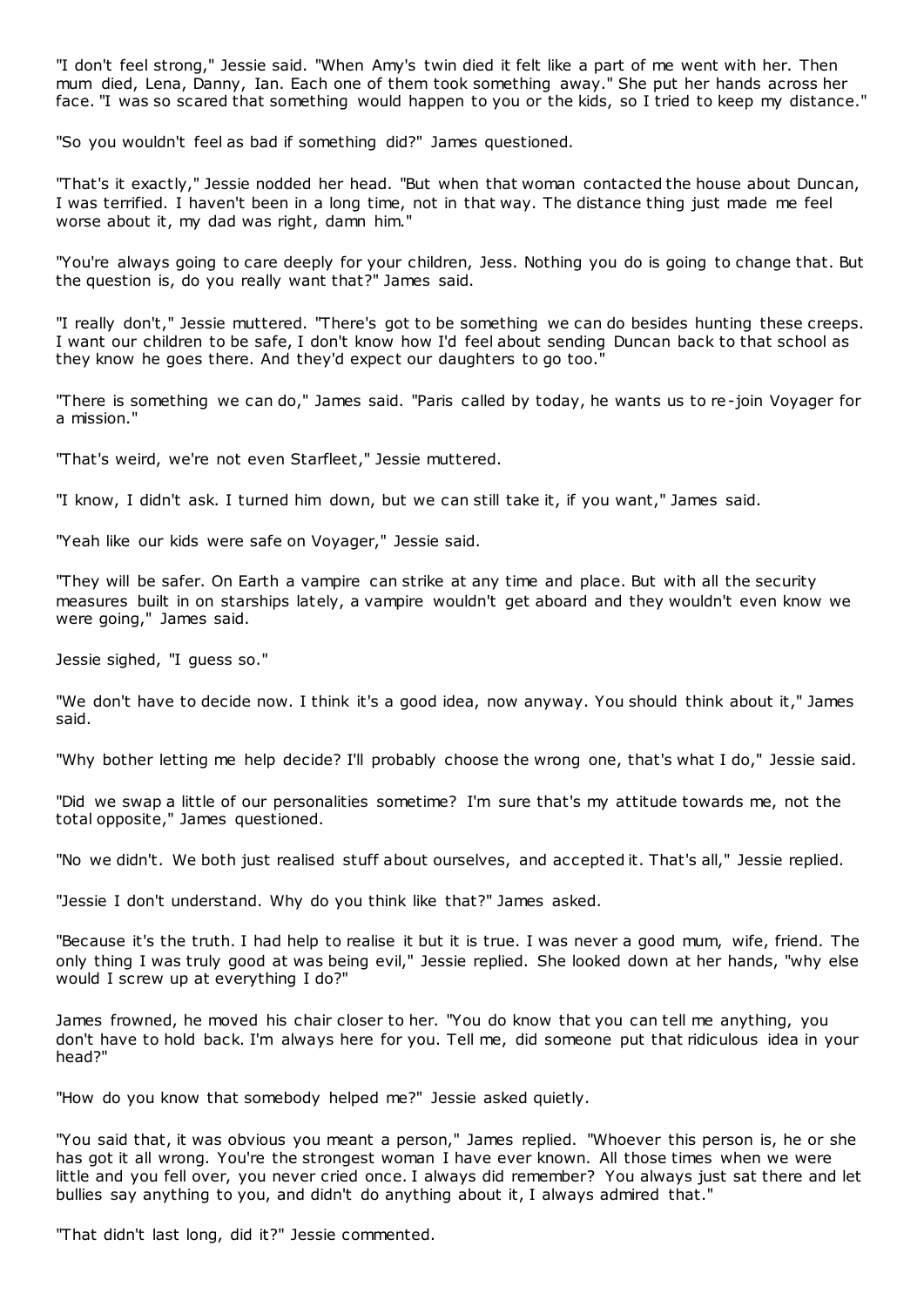"No but it lasted years longer than me, I lasted a few weeks. Not even that," James said.

"I don't see how this proves anything though," Jessie muttered.

"It proves a lot to me. Despite all the hardships you went through in your childhood, you still managed to become one hell of a person. You did it all on your own. I've always been so proud of you, I sure as hell couldn't do what you did," James said. "One of the many hundreds of reasons why I fell in love with you is that you were so independent and strong. The Jessie I know and love wouldn't let some moron who doesn't know a damn thing, get her down like this."

Jessie smiled weakly at him, slowly getting tears in her eyes. "I didn't do it on my own. I had you didn't I? If it wasn't for you, I'd be in an even bigger mess than I am now, and I'd be on my own."

James put an arm around her to pull her closer to him, she rested her head on his shoulder. "My point's still valid though. Now which random stranger decided to become such a Jessie expert?"

She grew a nervous look on her face, "promise you won't freak out and get mad?"

"I'll promise I'll try," James replied.

Jessie sighed, "ok. It happened not long before the trip to Egypt. Chakotay came to visit and..."

# **The next morning**

**New Manchester:**

Craig and Faye stepped out of the runabout with the other passengers. They entered the station and were greeted by a familiar Admiral.

"Ah Mr Anderson, Miss O'Tani. May I have a word with you both?" he asked.

The pair looked at each with the same look of dread on their faces.

### **North Durham Hospital:**

The doctor smiled as he finished Duncan's scan. "Well his scan checks out, you can take him home."

"Finally," Duncan said. He slid off the bed.

"I recommend lots of bed rest, and at least a week off school," the doctor said.

"Cool," Duncan said with a smile.

James smiled too, he glanced at Jessie, "that means I'm going to need an extra hand around the house. Will you be around?"

"Sure, no problem," Jessie replied.

The doctor handed James a med kit. "Inside is the pain killers. He should take them every five hours, make sure it's just before his bedtime as well."

"Will do, thanks doc," James said.

Jessie sighed, "good, let's get out of this place." She stepped out.

James picked up Amy, he followed her. Sasha and Duncan were right behind him.

"That's the last time we go to a hospital for at least a year, agreed?" James said.

"Does Sickbay count?" Jessie asked meekly as she stopped.

James stopped next to her, "are you sure about this Jess?"